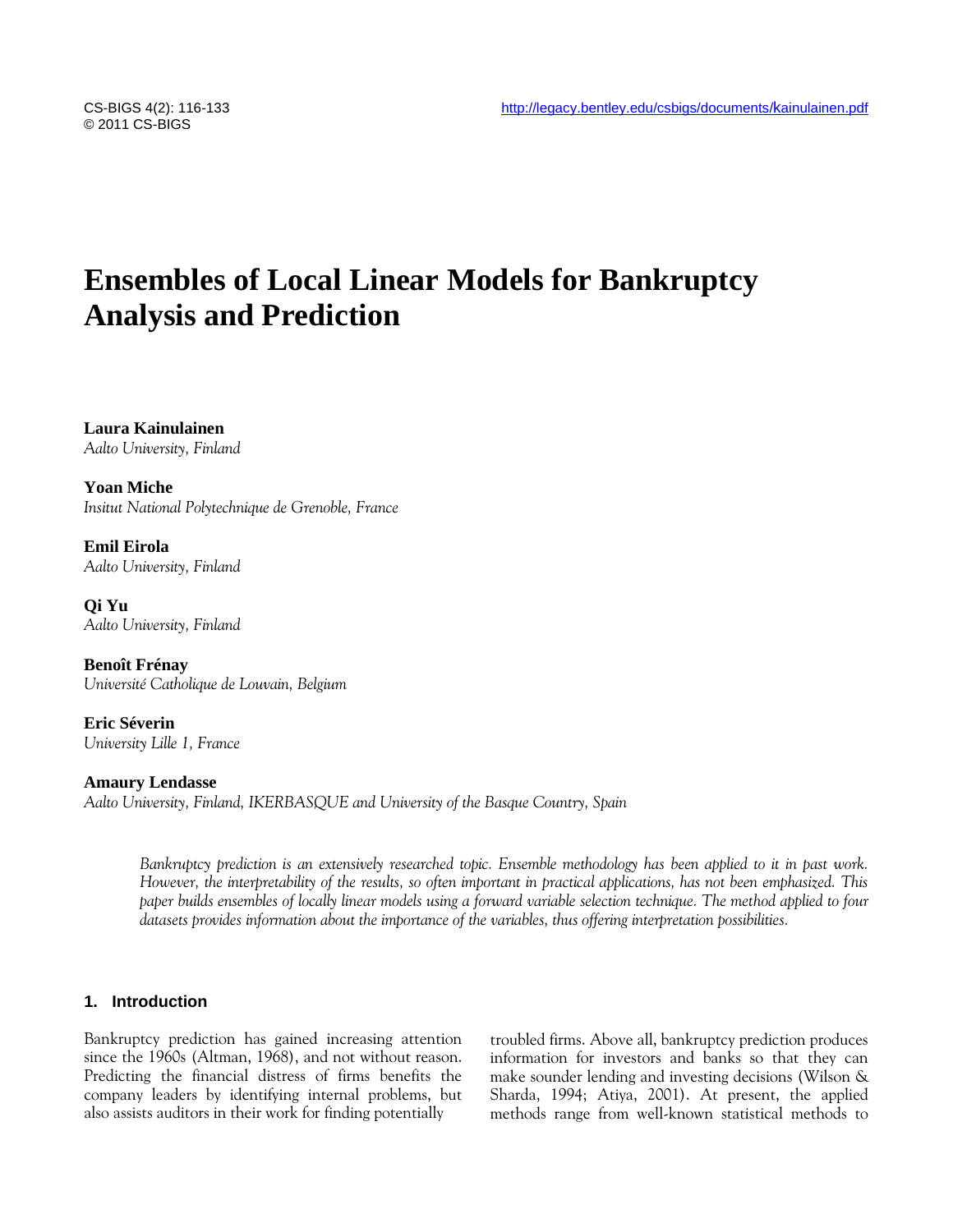advanced soft computing techniques (Kumar & Ravi, 2007). Nevertheless, predicting the probability that a firm will fail is not sufficient, because it does not reveal the causes behind the event. This paper proposes to use a technique called ensemble of locally linear models combined with forward variable selection. It is able to assess the importance of the variables, thus providing more interpretability than "black box" models.

A bankrupt firm is one that is unable to meet its financial obligations (Beaver, 1966). In other words, it cannot pay back its debtors. Consequently, the firm enters a juridical process called bankruptcy. The legal definition makes it possible to define the starting point of bankruptcy accurately, which is important in research. However, the precise definition varies from country to country. Even then, most legal systems recognize two phases of corporate bankruptcy: reorganization and liquidation. Typically, reorganization can be considered as a second chance for the firm while liquidation stands for sale or cessation of the company (Pochet, 2002). Bankruptcy prediction research often aims at binary classification of the firms, yet predicting default probabilities would be more beneficial in many ways, although more difficult (Atiya, 2001). This paper adopts the binary classification viewpoint.

In everyday life, if we have the option of asking for a second and a third opinion  $\sim$  why not do that? The intuitive idea behind ensemble modeling is to use the wisdom of crowds. Systems of multiple experts have bloomed in research (Kuncheva & Whitaker, 2003), because properly combining several diverse and independent classifiers into one classification output gives better results than a lone classifier. This also holds in bankruptcy prediction (Verikas et. al., 2010). In this paper, local linear models are built on multiple regions of the dataset using multiple combinations of variables. The aim is not only to create good ensembles and predict equally well or better than in previous research, but to provide interpretable results. The interpretability further benefits the users of bankruptcy prediction. Ensembles of locally linear models have not been applied intensively to bankruptcy prediction yet, although the idea of local linear models that are based on the Euclidean distance of the K nearest neighbors is relatively old (Cover & Hart, 1967). Furthermore, using ensemble techniques for choosing the parameters of the model (e.g. size of the local neighborhoods), is a novel approach. The proposed methodology is presented in Section 3.

The paper begins with Section 2 that shortly reviews ensemble modeling in general and in particular in bankruptcy prediction. It is followed by a presentation of the method used in this paper, Ensembles of Locally Linear (E-LL) models combined with forward search, in Section 3. The E-LL is compared to other methods, Linear Discriminant Analysis and Support Vector Machines with a random kernel, as presented in Section 4. Finally, test results are presented in Section 5, and their implications discussed in Section 6.

# **2. Ensembles in Bankruptcy Prediction**

Bankruptcy prediction research has bloomed since the originating works in the late sixties (Beaver, 1966; Altman, 1968). Altman (1968) used multivariate discriminant analysis, and a decade later Olhson (1980) applied a logistic regression approach, both of them subsequently gaining popularity in practice and in academic studies (Atiya, 2001). Later, various techniques – which some authors claim are nearly all intelligent ones – have been applied to the problem (Kumar & Ravi, 2007). The techniques employed range from statistical techniques to soft computing approaches, passing by neural networks, case-based reasoning techniques, decision trees, evolutionary approaches and rough sets (Kumar & Ravi, 2007).

Moreover, Verikas et al (2010) have presented a review on hybrid and ensemble- based techniques applied to bankruptcy prediction. Without comparing the hybrid and ensemble-based techniques amongst themselves, the authors claim that properly designed hybrid or ensemblebased techniques outperform systems based on one predictor. In their opinion, a successful ensemble design requires a trade-off between the ensemble accuracy and the diversity of the ensemble members. They view genetic algorithms as prominent means to integrate feature selection, selection of the hyper-parameters, and training of the ensemble members. However, genetic algorithms might be computationally very time- consuming when used with large feature sets. Amongst the many issues discussed by these authors are the transparency of results in order to analyze the reasons behind the bankruptcy and the possibility of increasing prediction accuracy by including non-financial features.

Although assessing the performance of different methods is difficult, there is a consensus that intelligent approaches, such as neural networks, decision trees or ensembles, outperform stand-alone statistical techniques, like linear discriminant analysis or logistic regression (Kumar & Ravi, 2007). Besides, stand-alone techniques can always be added to the ensembles. However, many authors claim that their technique outperforms the previous ones, but a fair comparison of the results is challenging due to the different datasets used and the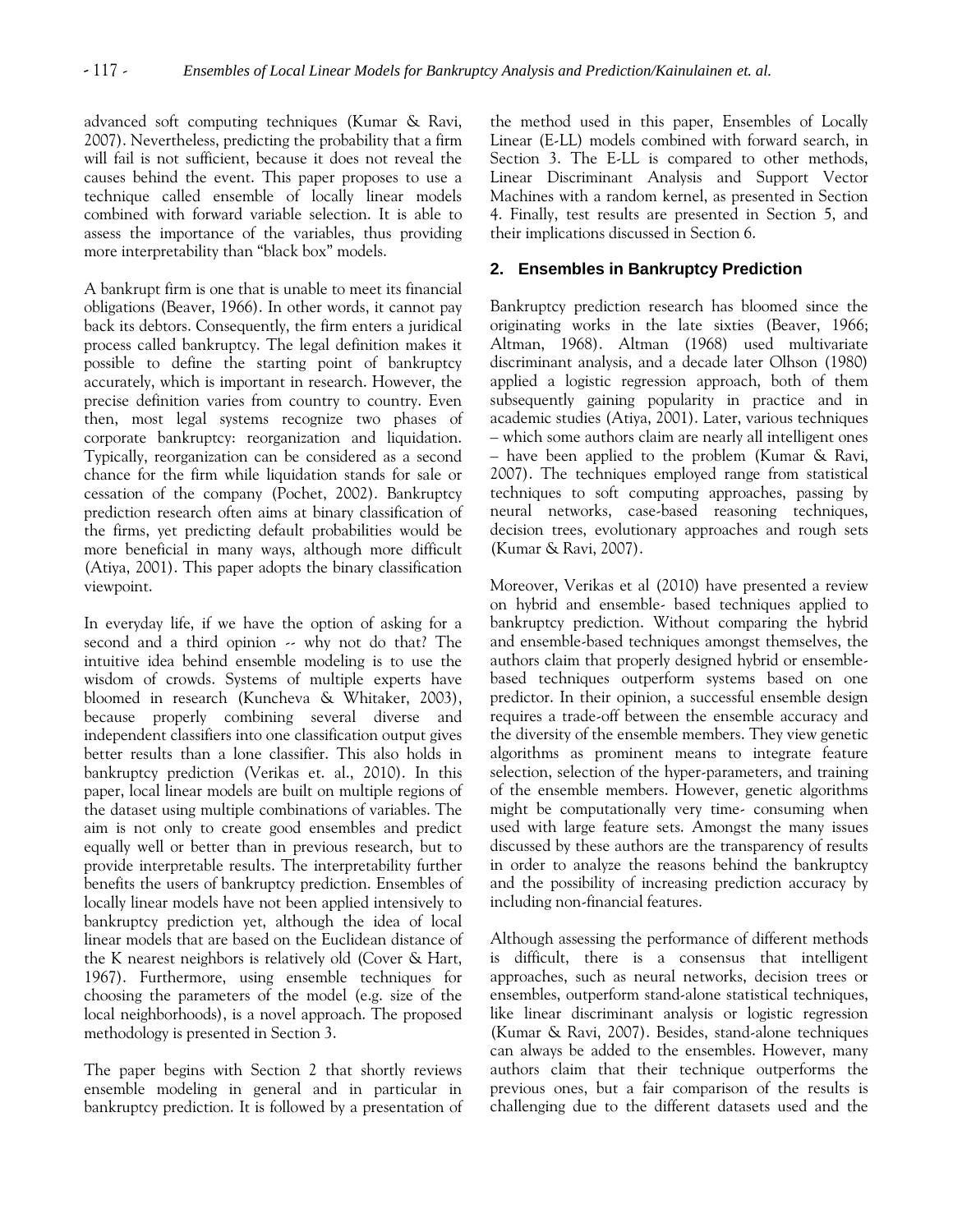imprecise presentation of the results (Verikas et. al., 2010). As a conclusion, it has been stated that intelligent techniques outperform traditional statistical ones and properly designed ensembles outperform stand-alone classifiers.

#### *2.1.Ensemble terminology*

Classifier ensembles, also called multiple classifier systems and consensus theory, or a special case of mixtures of experts (Polikar, 2006; Jacobs et. al., 1991), have attracted a lot of interest among the research community (Kuncheva & Whitaker, 2003; Rokach, 2010). The main idea is to create several classifiers and further combine them into one model. The approach is analogous to the wisdom of crowds: a combined opinion of many experts, which have independent and diverse opinions and whose opinions can be properly combined, is usually more accurate than the opinions of single individuals. Reviewing the extensive literature on ensemble modelling is out of the scope of this paper: only the most relevant parts are discussed. For tutorials and surveys already published on the topic, see e.g. (Polikar, 2007; Polikar, 2006; Kuncheva, 2004; Rokach, 2010).

The process of creating an ensemble of classifiers consists of two key components: (1) the diversity of individual classifiers and (2) a method for combining the classifiers obtained. The following paragraph presents the notation used in this paper, and the following sections discuss the two key components in ensemble creation. The ensembles of locally linear classifiers are presented in section 3.

Solving classification problems aims at assigning each object with a class label  $\omega_{\scriptscriptstyle{k}}$  from the set of class labels denoted as  $\Omega = \{\omega_1, ..., \omega_c\}$ . In bankruptcy prediction, the classification problem is binary (size of  $\Omega$  is 2): the company is classified either healthy or unhealthy (in a state of bankruptcy). The dataset on which the classifiers are built consists of entries  $\mathbf{x}_j$  that have measured properties, features from the feature space  $R<sup>n</sup>$ . Since this is an application of supervised learning, the dataset also includes the class label  $y_i$  for each of the entries. As a result, the dataset can be described as  ${\bf X} = {\bf x}_i, y_i$   $\in R^n \times \Omega$ . In this context, a classifier is a function that maps an entry point to one of the classes,  $M: R<sup>n</sup> \to \Omega$  (Kuncheva, 2004). Each of the classifiers label the given data point to one of the possible classes in  $\Omega$ . In ensembles, several classifier outputs are combined together. The output corresponding to a classifier or model  $M^m$  is denoted as  $\hat{\mathbf{y}}_m$ . The output of these combined models, yielding the ensemble classification, is denoted as **y** ˆ . Figure 1 illustrates an ensemble of classifiers. The classifiers or models  $M^1, ..., M^m$  are created based on the dataset **X** , each of the classifiers providing an output  $\hat{\mathbf{y}}_m$  and combined into the final output **y** ˆ .

**2.2.Importance of the diversity of ensemble members**



**Figure 1.** Ensemble process

According to various authors, diverse individual classifiers make errors on different instances. In other words, the decision boundaries of classifiers should be different (Polikar, 2006; Rokach, 2010). The variety is supposed to improve classification accuracy. Although the need for dissimilarity seems to be intuitive, the classification framework lacks a solid and commonly accepted theory of the benefits of classifier diversity (Brown et. al., 2005; Kuncheva & Whitaker, 2003). Diversity creation can be obtained in several ways, and the approaches to classify them vary (Brown et. al., 2005; Rokach, 2010). In the following paragraphs, two ways are considered.

Brown's et al. (2005) concept of explicit and implicit diversity methods is an interesting approach. As their names suggest, explicit methods explicitly ensure the diversity of the classifiers while implicit methods do not take into account the information of classification diversity.

Rokach (2010) classifies the diversity generation methods into five categories: manipulation of the training sample, manipulation of the inducer (e.g., the way the classifier is formed from the data set), changing the target attribute representation, partitioning the search space and hybridization techniques. (i) Bagging (a.k.a. bootstrap aggregating) of Breiman, is one of the earliest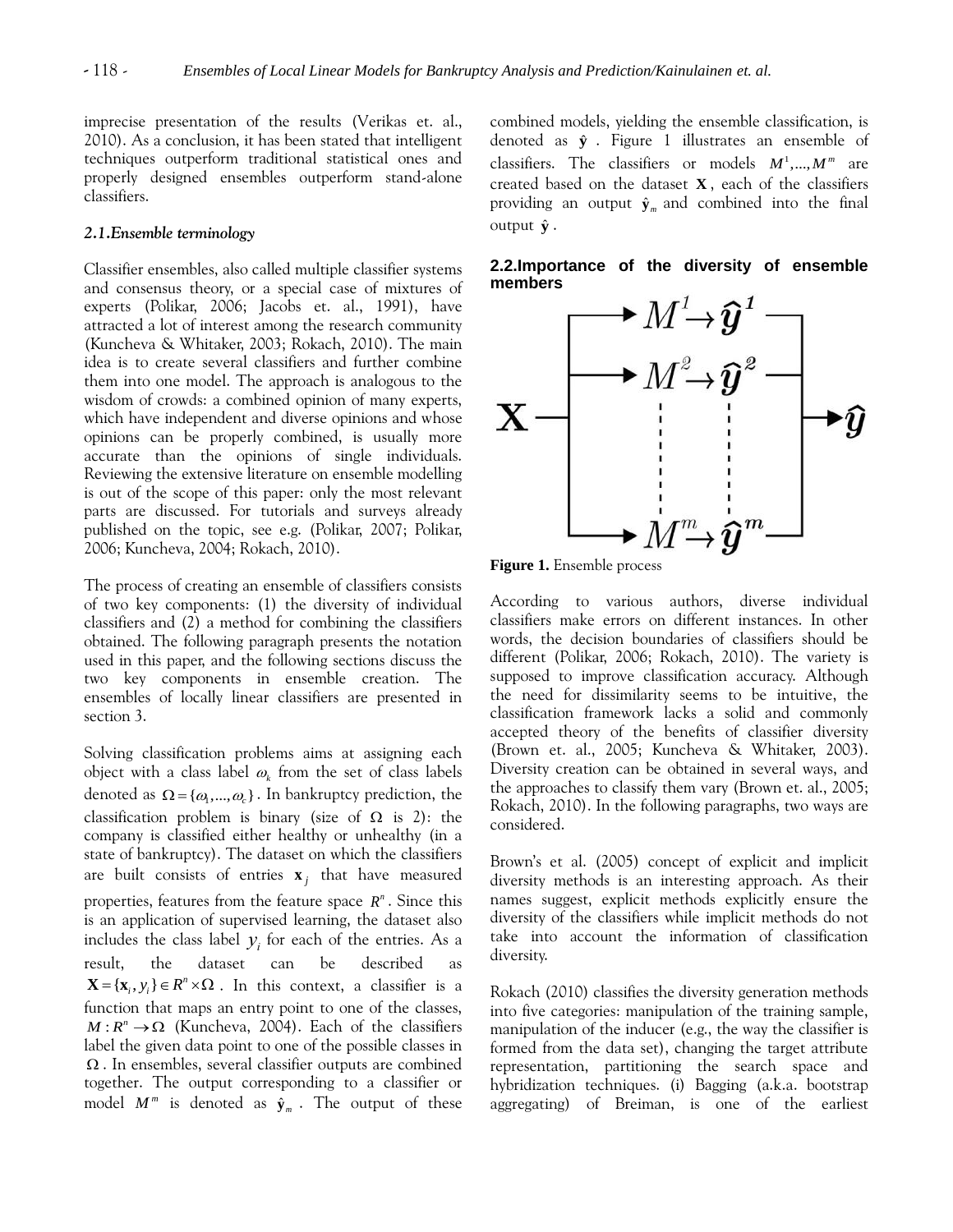representatives of the methods manipulating the training samples. It obtains diversity by using randomly drawn training data subsets, each of them used to train a different classifier (Polikar, 2006; Breiman, 1996). (ii) Manipulating the inducer could mean for example changing the number of neurons in a single layer feedforward neural network (Rokach, 2010), whereas (iii) Changing the target attribute could be predicting an "easier" task before targeting the actual one. (iv) Partitioning the search space is based on the idea of dividing the instance space into several sub-spaces. For example, the feature subset-based methods are a popular approach. In those methods, each classifier is given a feature subset. These subsets can be created in various ways, including random-based, reduct-based and collective-performance-based strategies (Rokach, 2010). It is proposed that feature subset-based ensembles might help avoiding the pitfalls of feature selection techniques, such as choosing the same features for all the classifiers, especially with high dimensional data (Tumer  $\&$  Oza, 2003). (v) An example of hybridization technique is to use several types of inducers or classifiers together (Rokach, 2010).

## *2.3.Importance of merging the opinions of experts*

The second aspect of creating ensembles of classifiers is the method for merging the classifiers. These methods can be classified in several ways. For example, they can be partitioned to classifier fusion and selection techniques, or to trainable and non-trainable practices, or to weighting methods and meta-learning methods. The choice of the method also depends on the type of the output. If the output consists of class labels, methods such as majority voting or weighted majority voting might be appropriate. For continuous outputs, many kinds of algebraic combiners, such as weighted average, or decision templates can be used (Kuncheva, 2004; Polikar, 2006; Rokach, 2010. It must be noted, though, that continuous outputs can be converted to labeled output simply by using an appropriate threshold, which is however not obvious to choose.

Techniques to combine continuous outputs are numerous, including among others algebraic combiners, decision templates and application of the Dempster-Shafer Based Combination (Polikar, 2006). The Nonnegative least-squares combiner used in this paper is closest to algebraic combiners, which are presented briefly in the following paragraphs.

Algebraic combiners contain, among others, the mean rule, weighted average, median rule, product rule, and generalized mean. In general, they are non-trainable combiners. Different combiners are actually functions that combine the outputs of individual classifiers  $(\hat{\mathbf{y}}_1,...,\hat{\mathbf{y}}_m)$  into one general output  $\hat{\mathbf{y}}$ . As a comparison, decision templates compare the decision profile of each test point to the decision templates of each class and chooses the most similar (Kuncheva, 2004; Polikar, 2006).

For example, a trimmed mean classifiers removes the most pessimistic and optimistic classifiers before calculating the mean. Weighted average combination methods assign the classifiers a weight before averaging the results. There are several ways to obtain these weights (Kuncheva, 2004; Polikar, 2006). In a way, some algebraic combiners, such as mean rule, rely more on the power of the crowd. At the same time, some give more importance to the classifiers which perform better than the others. In such approaches, the performance of individual classifiers when shown new data must be estimated.

## **3. Ensembles of Locally Linear Models**

The method presented in this paper is an ensemble of locally linear models. Multiple locally linear classifiers are created and further combined into one ensemble. Even though the base classifiers are locally linear, the global model is non-linear.

# *3.1.Locally Linear Models*

According to Bontempi et. al. (2001), global models and local models differ in two aspects. Global models consider all the operating conditions of the modeled system, which is coherent if the system is assumed to be driven by a physical-like law. Also, the problem of input-output mapping is treated as a function estimation question. In contrast, the local models relax one or both of these aspects (Bontempi et. al., 2001). The ensemble of locally linear models (E-LL) is not modeling a global classification border, but classifying each data point of the test set based on a model built on its nearest neighbours in the training set. As a result it adopts the idea of memory-based learning (Cover & Hart, 1967), where the training data is not discarded but used for classification in the test phase.

The idea of using locally linear classifiers that are based on K nearest neighbors can be found in the work of Bottou and Vapnik (Bottou & Vapnik, 1992). In this case, the number of neighbors used (K) was fixed. Later, the same principle was used for regression, but the configuration of the model was chosen with leave-oneout cross-validation using the PRESS statistic (Bontempit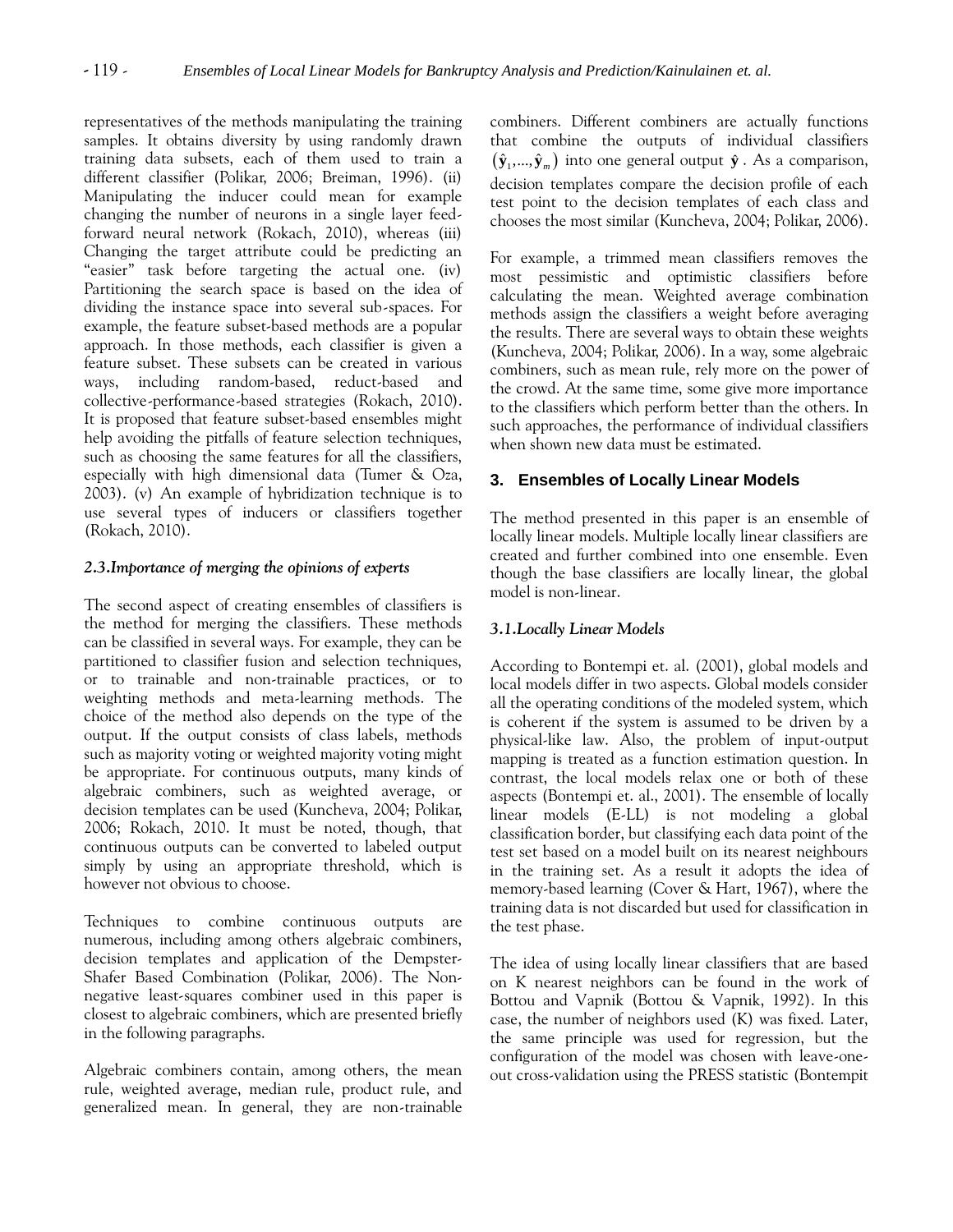et al., 2001). These concepts are essential also in the method presented in this paper.

In the k-fold cross-validation technique, the data set are divided into k blocks, and each of the blocks is of size N/k, where N is the total number of observations. Each block is used in turn as a calibration set and the remaining k-1 blocks as a training set. The leave-one-out method is a special case of k-fold cross-validation, where the training set consists of all observations except one, which is used for validation. It means that k is equal to N (Polikar, 2007). In ensembles of locally linear models, the leave-one-out cross-validation contributes to building a more accurate ensemble, since the models that are estimated to perform the best with new data are favored in the ensemble formation. This also reduces the risk of over-fitting.

However, computing the leave-one-out output might be time-consuming. The PRESS statistic allows to exactly calculate the LOO error very efficiently. The main idea is to divide the normal error by a correction term and thus obtain the leave-one-out error. Formula 1 is used to calculate the  $\varepsilon_i^{PRESS}$  error, which is the leave-one-out error for sample *i,*

$$
\varepsilon_i^{PRESS} = \frac{y_i - \mathbf{x}_i \mathbf{b}_i}{1 - \mathbf{x}_i \mathbf{P} \mathbf{x}_i^T}
$$
(1)

where **P** is defined as  $P = (X^T X)^{-1}$  and X is the matrix containing the data points in a linear system  $Xb = y$ . For a detailed explanation of the method, see (Myers, 1990; Bontempi et. al., 1998[2]; Miche et. al., 2008).

A locally linear model is a regression model that is performed for each observation in the dataset, as a linear combination of its nearest neighbors (Bontempi et. al., 1998[1]). The idea is that locally enough, all problems can be considered linear. The original KNN algorithm uses the K nearest neighbors of an observation to define its class. The observation is labeled with the class which dominates among these neighbors. In this method, the distance between two samples is defined as the Euclidean distance (Kuncheva, 2004). However, instead of the pure KNN algorithm, here the locally linear regression predicts the class label of each observation. The nearest neighbors are used only as a basis to build the regression model. The number K of neighbors used has to be at least the number d of dimensions plus one, because otherwise linear regression cannot be performed (Miche et. al., 2010). In this paper, the lower bound of K was  $d+2$  and the maximum number of K is  $d+18$  due to computational time constraints. These boundaries were chosen to make possible the computation of a linear regression model while still keeping the computational time reasonable.

#### *3.2.Diversity creation and combination methods*

As other ensembles, ensembles of locally linear models also consist of two key components. First, the diversity of individual classifiers is created from two different sources. Both different features and different numbers of neighbors are used in the local linear classifier. Some models use both different variables and multiple K as the bases for the linear regression models. The second aspect is to combine the models, which is done with a nonnegative least-squares algorithm. Both aspects are discussed in the following sections.

*3.2.1.Multiple values of K in the K Nearest Neighbors method create diversity*

As discussed in Section 3.1, the K Nearest Neighbors method is used as a basis for the linear regression model. Depending on the dataset, problem, and variables, the optimal number K of neighbors changes as well as the resulting classification output. Thus, the first source for diversity comes from multiple numbers of neighbors. Figure 2 illustrates a situation where multiple values of K,  $d + 2$ ,  $d + 3$ ...  $d + limit$ , are used to create multiple models  $M^1, M^2, ..., M^m$ . In this paper, the limit equals 18, in order to maintain a reasonable computational time while still producing enough models for the creation of the linear regression model.



**Figure 2.** Creating diversity with multiple values of K.

#### *3.2.2.Multiple sets of variables create diversity*

In data analysis, variable selection is an important but a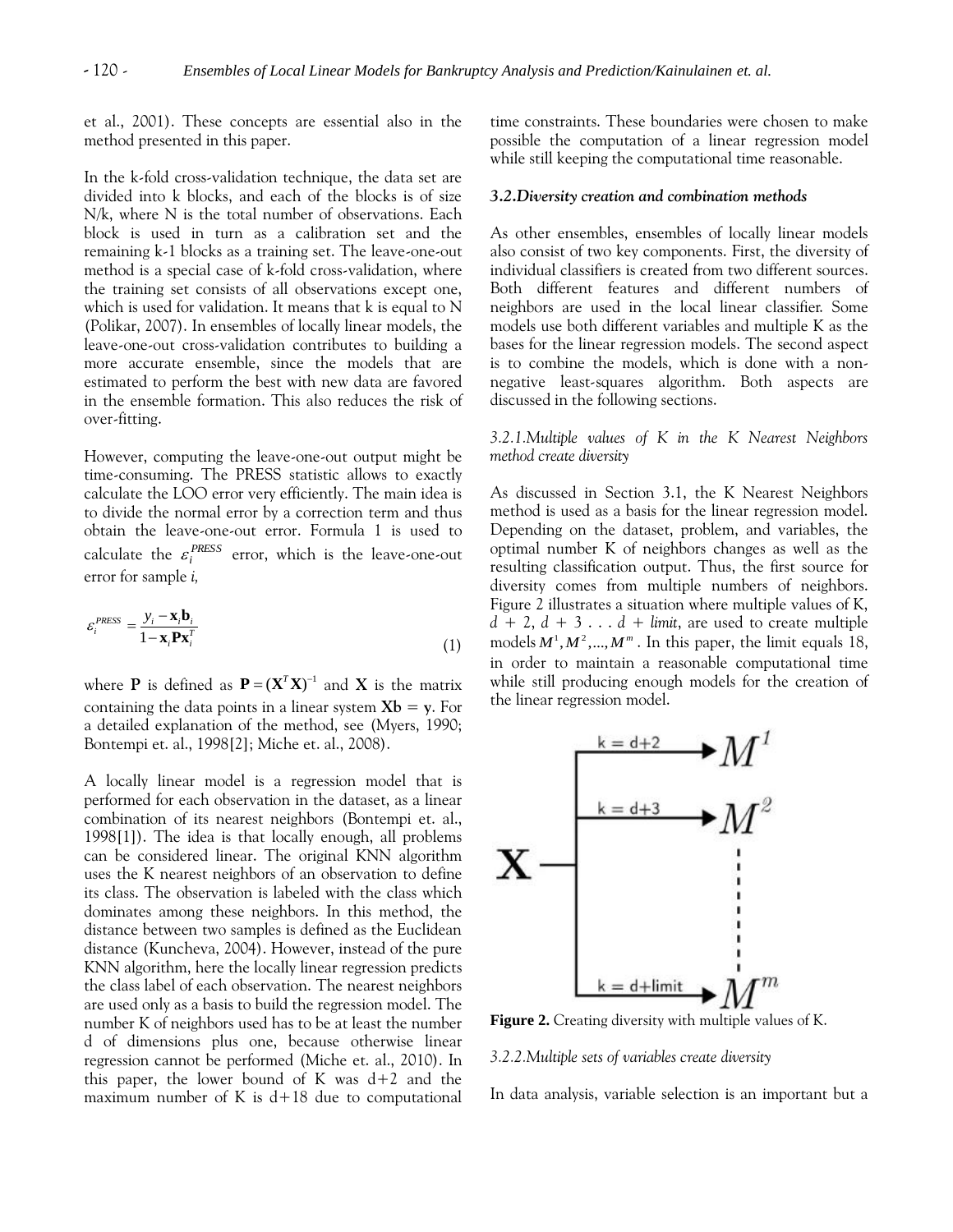complicated task, which has been addressed in several ways. The properties of ensembles can be utilized to solve the problem. One way to obtain diverse classifiers is to build them on different variable sets. The combination method of the ensemble emphasizes the ones performing the best. Since the nearest neighbor method is based on Euclidean distance, changing the variables also changes the distances and the neighbors. Figure 3 explains this principle. Multiple variable sets *1, 2, ... , n* are used to create multiple models  $M^1, M^2, ..., M^n$ .

In total, *d* variables result in 2*<sup>d</sup>* -1 possible subsets of the variables. The dimension of the datasets used is at smallest 28, which results in approximately  $2^{28} - 1$ subsets. It is already too much for an exhaustive search. That is why a strategy for selecting the variable sets used in Figure 3 has to be developed.



**Figure 3.** Creating diversity with multiple combinations of variables.



**Figure 4.** Forward selection: the sets of variables selected from the previous round are used as a basis for the following round.

## *3.2.3 Forward search*

How are these variable sets selected? There are numerous possibilities for variable selection, such as random subspaces or forward search (Polikar, 2006). Forward search enables to keep the number of the variables rather small, which improves interpretation possibilities. In forward search, the models are initialized on all possible variables one by one. The variable triggering the best performing model is selected. Second, the rest of the variables are combined one by one with the variable that was selected from the first round. The best combination is saved. On every round, one more variable is added to the combination, until no further improvements can be found or the process is stopped (Rossi et. al., 2006).

Figure 4 illustrates the forward method. One of the five variables is selected and all the variables one by one are added to the set and tested. The set that obtains the highest accuracy (percentage of correct classification) is selected as the basis of the next round.

## *3.2.4 Multiple values of K and multiple combinations of variables create diversity*

The previous sections present how to obtain diversity of the classifiers from two different sources: multiple values of K in the K nearest neighbor method and multiple combinations of variables. This section presents how to use both of the sources in diversity creation.

The process is divided into four steps that are executed in series. The starting point is a subset of the original data set. It is obtained from the forward search. On each round of the forward search, a new variable is added to the set of the selected variables. For example, at this stage the starting point set might contain variables 3, 5 and 1. One by one, each of the remaining variables is added to this set in order to assess its performance. The set to be evaluated can be for example  $\{1, 2, 3, 5\}$ . Figure 5 starts from this point. It is also the middle column in Figure 4, "Tried sets", each of the sets being a "starting point" of Figure 5. In the first phase, that variable set is split into all possible subsets, except the empty set (in this case all possible subsets, except the empty set (in this case  $P({1, 2, 3, 5}) \ \cup \ \varnothing = {\{1\},\{2\},\{3\},\{1,2\},\{1,3\},...\}$ , where *P* is the notation for a power set). In Figure 5 these sets are represented as  $X^{set}$ . Each of these subsets is used as a basis for an ensemble. In the end, there will be in total 2*<sup>d</sup>* - 1 ensembles, *d* being the dimension of the set to be evaluated. In Figure 5 their outputs are represented as  $\hat{\mathbf{y}}_{\text{LOO}}^i$ , and  $m = 2^d - 1$ . In the example set of 4 variables, there will be  $2^4 - 1 = 15$  ensembles. But how are these ensembles built?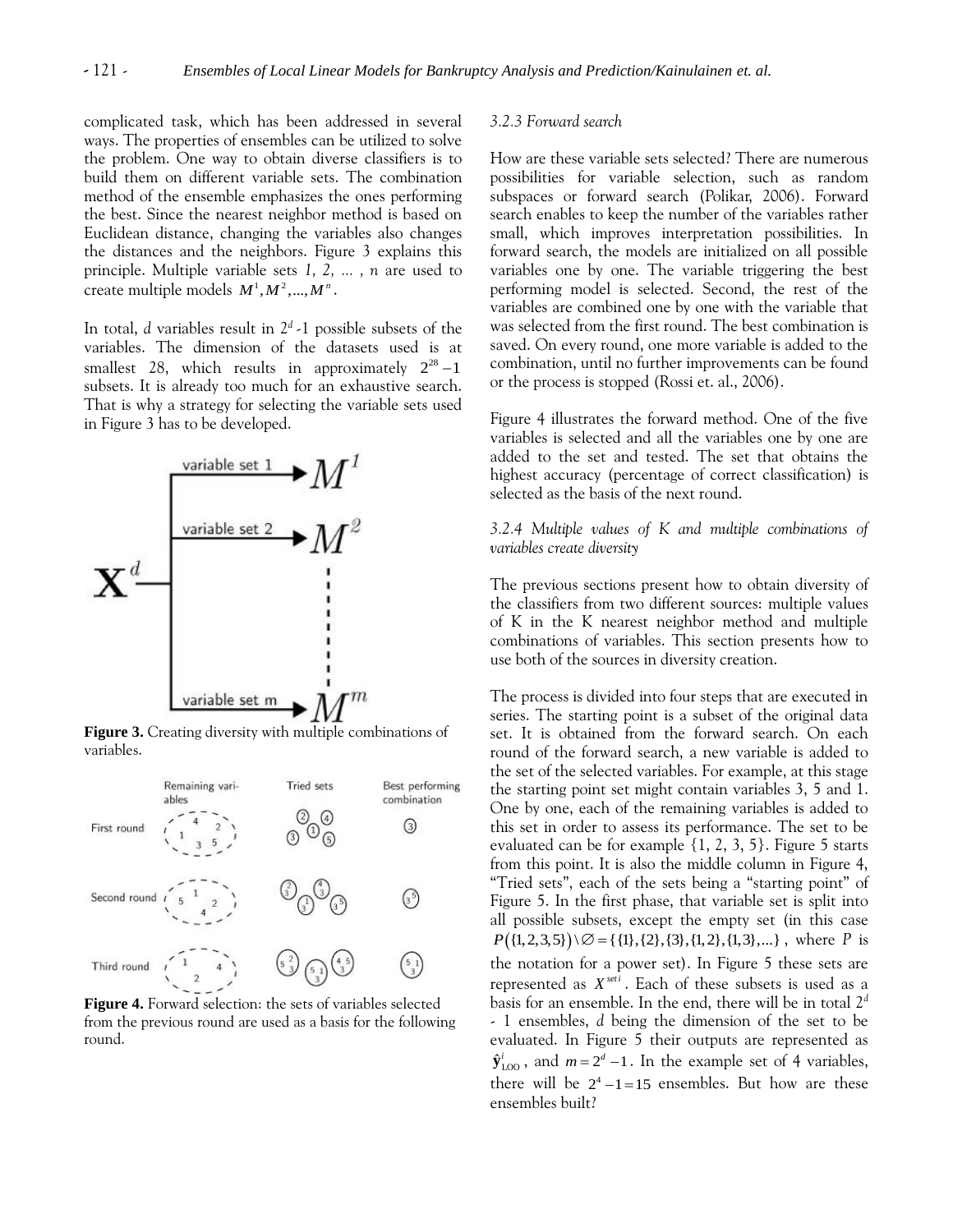Phases two and three in Figure 5 consist of building the ensembles that are based on the subsets obtained in phase 1. The classifiers of these ensembles are models that are built on multiple values of K, as presented in Section 3.2.1. In Figure 5, this is presented in phase 2. The values of K vary between  $d + 2$  and  $d +$  *limit*, *d* being the dimension and *limit* being 18 in the experiments presented here. It means that one ensemble of this phase consists of *limit* - 1 models. The models are linear regression models, but since their bases vary, they vary as well. The output of these models is the leave-one-outoutput (see 3.1), which helps avoid over-fitting. These models are merged into an ensemble (see Figure 5, phase 3). As noted in the previous paragraph, in the end there are  $2^d$  -1 ensembles that are combined into the final output. In Figure 5, this is represented by the final phase, number 4. The ensemble creation procedure presented in Figure 5 is repeated for all the variables added to the set from the previous round, similarly to the example of the set *{1,2,3,5}* at the starting point.



**Figure 5.** Two ensembles in a series with diversity from two sources: K Nearest Neighbors and variable sets.

#### *3.2.5.Combining multiple models into an ensemble*

There still remains the question of combining the diverse classifiers obtained in the previous sections. As seen in section 2.3, there are various possibilities to merge the classifiers. In this paper, the classifiers are combined with a weighting system. Furthermore, the prediction performance of the ensemble is assessed with a leaveone-out method applied to a linear system. In the training phase, the actual outputs are known, since the training of the classifiers is supervised. The process explained in the following paragraphs applies for the training phase. When the model is used for testing, the weights obtained in training are used. As seen in Section 3.2.4, this ensemble method actually consists of two layers of ensembles in series. The combination process is the same in general terms for both of the layers (phases 3 and 4 in Figure 5).

The weights for the classifiers that form the ensemble are obtained from the non-negative least-squares (NNLS) problem that is solved between the classifier outputs and the actual output. According to Miche et al. (2010), the advantage of NNLS is that it is efficient and fast. The square of the difference between the actual output and the weighted leave-one-outputs of the classifiers is minimized under the constraint that the weights are positive, as seen in Equation 2.

$$
\min_{w_j} \left\| y - \sum_j y_{LOO}^j w_j \right\|_L^2, \text{s.t. } w_j \ge 0.
$$
\n(2)

In reducing over-fitting, the leave-one-output and the positive weights play an important role. Leave-oneoutput estimates the performance of the model when each of the data points is used as validation set at time (see Subsection 3.1). The constraint that the weights be positive reduces over-fitting, because the model cannot be fitted too tightly to the training data (Miche et. al., 2010). Because there are "two ensembles in series", the leave-one-output is accomplished in two ways that require closer study.

First, in the third phase of the process explained in Section 3.2.4 and seen in Figure 5, several local linear regression models are combined into an ensemble. In this phase, the leave-one-output of the classifiers comes from the fact that the linear regression models to classify each point are built on the point's neighborhood. The point itself is not used in the process. The regression model based on the neighbors is used to predict the class of that particular output. Second, when the weights are calculated with the NNLS algorithm, the classifiers obtaining a zero weight are pruned out. The leave-oneoutput of the ensemble is calculated with the PRESS statistics (see Section 3.1). In other words, the remaining classifiers and the actual output are treated as a linear system with weights obtained from the NNLS algorithm. Thus, in the first layer of ensembles, the leave-oneoutput is used in two different ways. In the second layer, as seen in the fourth phase in Figure 5, there are classifiers that are built on different subsets of the subset of variables in question. The output of these models comes from the ensemble output from the previous layer, obtained with the PRESS statistics. A similar process is used to combine these classifiers into the final output, because that output is used in the forward search, and it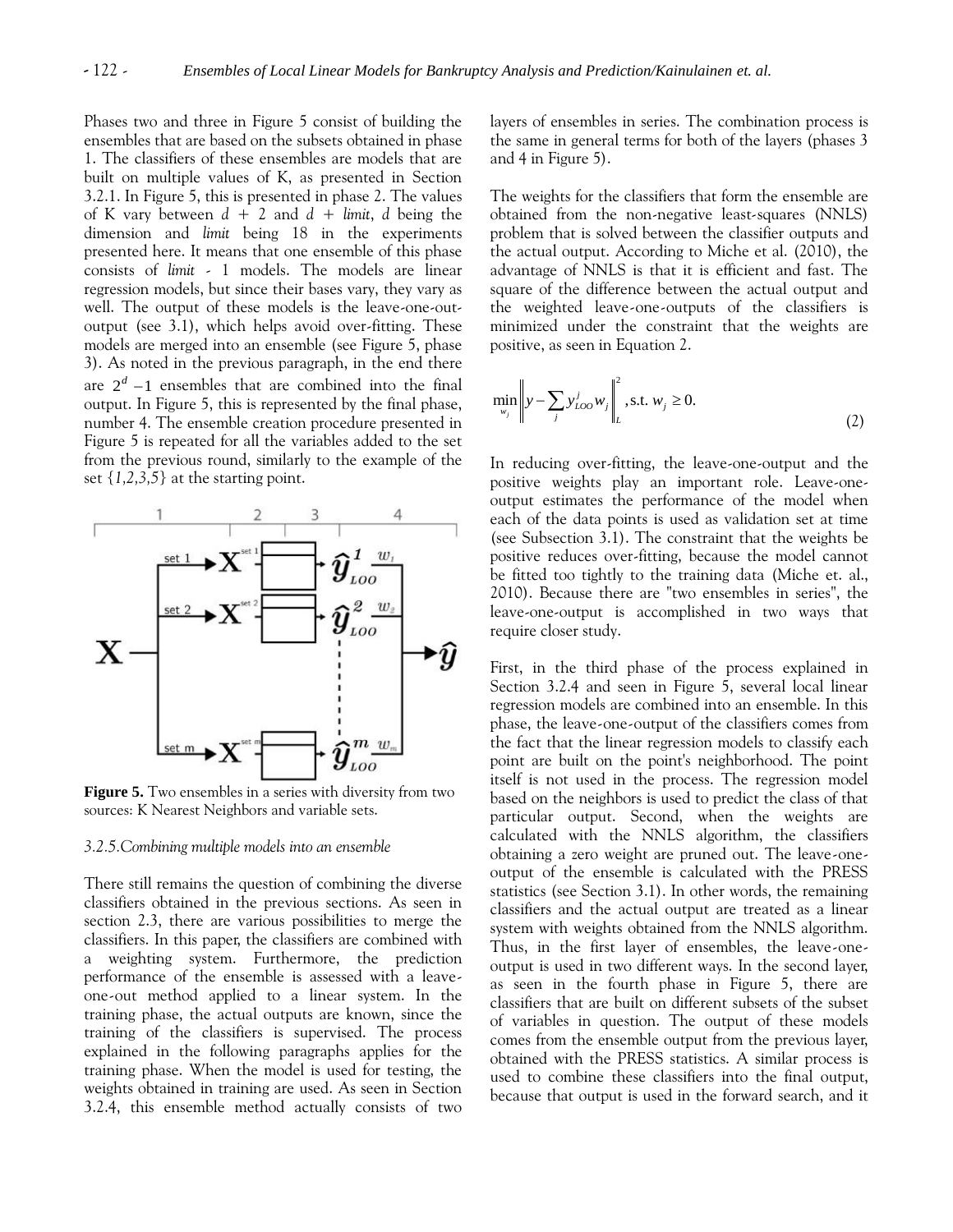is better to choose an ensemble that performs well when shown to new data.

To conclude, the overall process of combining classifiers into ensembles works in the following way:

1. There are classifiers that have to be combined. The output of the classifiers is leave-one-out because (i) either they are local lineal regression models (ii) or they are ensembles themselves and the output was computed with PRESS statistics (see 3).

2. Weights between the classifiers and the actual output are computed. The positive weights minimize the squared difference between the actual output and the weighted combination of the classifiers.

3. The classifiers with zero weights are pruned out. PRESS statistics are used to compute the leave-one-out output of the system between the remaining classifiers and the actual output.

4. The ensemble output is leave-one-out. It is used either as a basis for the second layer of ensembles (see 1) or to assess the performance of the variable set that the twolayer ensemble is based on.

## **4. Comparison to other methods**

In order to evaluate the performance of the proposed method, it has to be compared to other methods. Linear Discriminant Analysis (LDA) was chosen because it has been traditionally used in bankruptcy prediction. Even though the research community has found more accurate prediction methods (see Section 2), LDA is still used in practice. Moreover, Support Vector Machines (SVM) have obtained good results in classification. Although not very widely applied to bankruptcy prediction, they offer a good reference point. The rest of this section explains both methods and their application.

## *4.1.Linear Discriminant Analysis*

In Linear Discriminant Analysis, the main idea is to calculate a score that would describe the risk of a company to go bankrupt. The classification of the scores to bankrupt or healthy is performed according to the chosen threshold. This score is calculated as a linear combination of the explanatory variables. In other words, each variable is given a weight and then summed. The weights are defined to separate the means of the two classes (Fisher, 1936). The whole idea with discriminant analysis is to give more weight to the variables that separate best the means of the two groups and are the

most similar within the groups. Altman also tested whether the year when the data were collected has influence on the prediction performance. He concluded that even though the accuracy is lower, a data set collected two years prior to the bankruptcy can be used for the prediction (Altman, 1968).

## *4.2.Support Vector Machines with an Extreme Learning Machine (ELM) kernel*

Support Vector Machines have gained popularity in classification due to the high accuracy they obtain. Sometimes, non-linear problems are laborious to train. A novel approach of combining Extreme Learning Machines with Support Vector Machines has obtained very promising results.

## *4.2.1.Support Vector Machines*

Support vector machines (SVM) were introduced by Boser, Guyon and Vapnik (1992). The book by Vapnik further explain the idea, (Vapnik, 1998) and for various tutorials and books see e.g. (Hearst, 1998; Cristianini & Shawe-Taylor, 2000; Burges, 1998). With much research using and developing them in various application areas, support vector machines can be considered as a state-ofthe-art method in classification in terms of accuracy.

The main idea of SVMs is to solve non-linear classification problems in two steps: first the input vectors are mapped into a high-dimensional feature space with a non-linear function. Second, the classification problem is solved in that space by defining a hyperplane that separates the classes. The separating hyperplane aims at maximizing the margin between the training data and the classification boundary. However, not all the data points are used for defining the margin. Only the points closest to the boundary, support vectors, are considered (Boser et. al., 1992; Kumar & Ravi, 2007; Cristianini & Shawe-Taylor, 2000).

The two steps, mapping of input vectors and definition of the hyperplane, can be combined with a kernel function. A kernel function is a function that takes in original data points and outputs their inner product in the highdimensional feature space. This can be done because of the dual representation of the problem that enables to evaluate the decision rule, using inner products between the test point and the training points. This means that the actual mapping function does not have to been known or computed. There are multiple possibilities for the kernel function, even though they have to fill Mercer's conditions (Cristianini & Shawe-Taylor, 2000; Burges, 1998).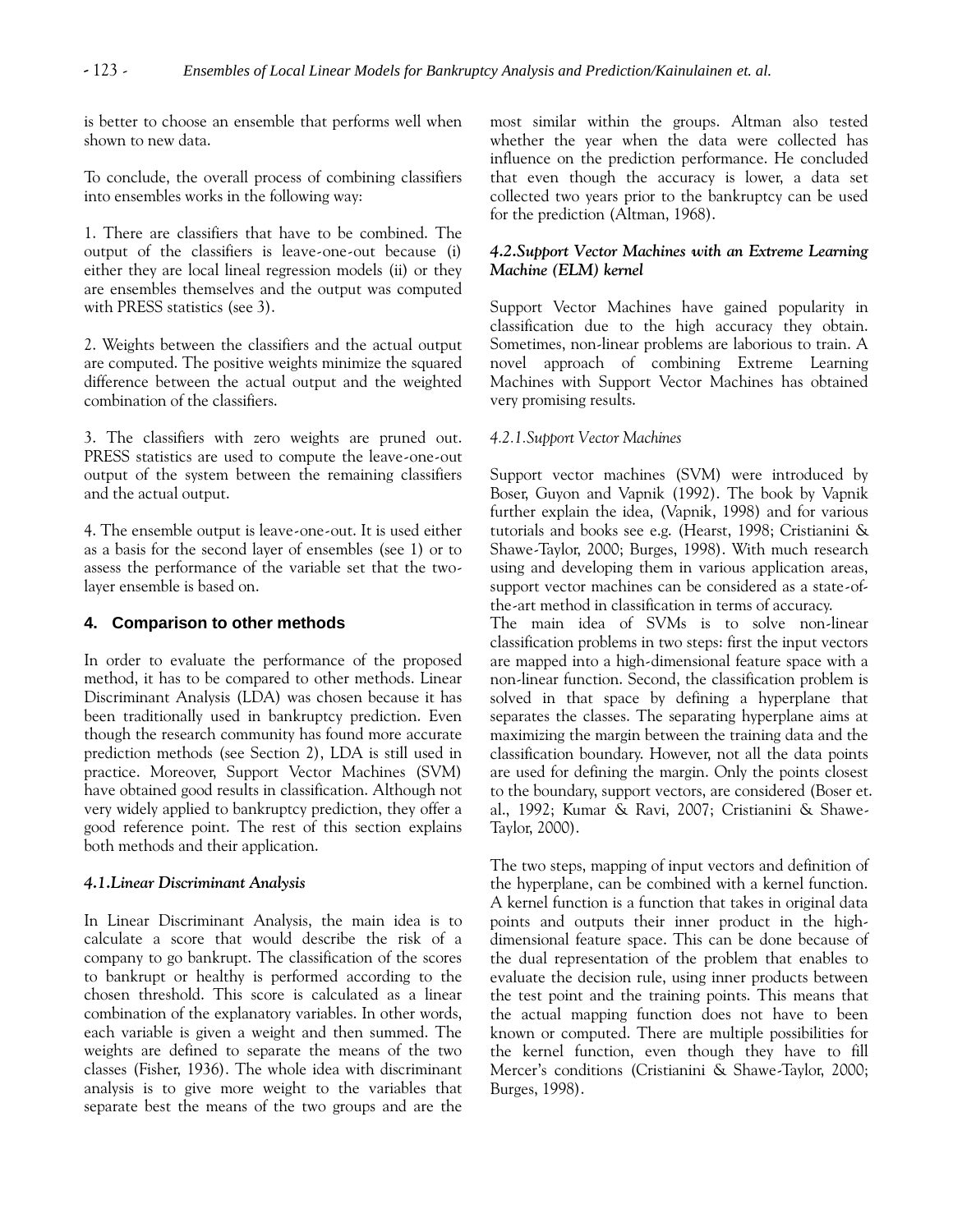Although popular in other fields, support vector machines have not been used intensively in bankruptcy prediction (Kumar & Ravi, 2007). Min and Lee (2005) compared SVMs with different linear, radial basis function, polynomial and sigmoid kernels, and chose to use the RBF kernel. They concluded that the SVM outperformed multiple discriminant analysis, logistic regression analysis, and a back-propagation neural network. Shin et al. (2005) obtained similar results, also using an RBF kernel. RBF kernels are most frequently used in SVM classification, even though they require the tuning of an additional meta-parameter, which has to be performed simultaneously with the selection of the other meta-parameters.

A new meta-parameter-free kernel has been proposed by Frénay and Verleysen (2010[1]; 2010[2]); it does not suffer from large number of meta-parameters but still maintains the performance of RBF kernels. For that reason it has been used in this paper.

#### *4.2.2.Support vector machines with a random kernel*

Tuning the parameters for a kernel might be very time consuming. The new method presented in (Frénay & Verleysen, 2010[2]), combines the SVM classifiers with a random kernel. Consequently, the method combines the Extreme Learning Machine (Huang et. al., 2006) with Support Vector Machines methodologies (Frénay & Verleysen, 2010[2]).

The extreme learning machine (ELM) is an algorithm used for training of single-layer feed-forward networks. It randomly chooses the hidden nodes to be used and optimizes analytically only the output weights. The method is based on the idea that the input weights, that is to say, the selection of the hidden nodes as well as the biases on the hidden layer, if used, can be randomly chosen if the activation function is infinitely differentiable. The single-layer feed-forward network (SLFN) is defined in Formula 3.

$$
\sum_{i=1}^{\tilde{N}} \beta_i g(\mathbf{w}_i \cdot \mathbf{x}_j + b_i) = \mathbf{t}_j, j = 1, ..., N
$$
\n(3)

In the formula,  $\tilde{N}$  denotes the number of the hidden nodes and N the number of the samples. The bias is defined as  $b_i$ , the weights as  $\mathbf{w}_i$  and the output  $\mathbf{t}_j$ . The hidden layer output matrix H is defined in Formula 4.

$$
\mathbf{H}(\mathbf{w}_1,...,\mathbf{w}_N,b_1,...,b_N,\mathbf{x}_1,...,\mathbf{x}_N) = \begin{pmatrix} g(\mathbf{w}_1 \cdot \mathbf{x}_1 + b_1) & \cdots & g(\mathbf{w}_N \cdot \mathbf{x}_1 + b_N) \\ \vdots & \ddots & \vdots \\ g(\mathbf{w}_1 \cdot \mathbf{x}_N + b_1) & \cdots & g(\mathbf{w}_N \cdot \mathbf{x}_N + b_N) \end{pmatrix}
$$
  
(4)

Each column in **H** represents the output of one hidden node (Huang et. al., 2006). The ELM algorithm consists of three steps in the training phase. At first, the random input weights  $\mathbf{w}_j$  and bias  $b_i$  are assigned. Second, the hidden layer output matrix **H** is calculated. Third, the output weight  $\beta$  is obtained by solving the linear system between the hidden layer nodes and the output. The meta-parameter-free random kernel combines ELM and SVM. Instead of using a kernel function that requires tuning of an additional meta-parameter, the data points are transferred to a new space similarly to the ELM. The hidden layer of ELM becomes the space where the margin-maximization problem is solved. In other words, a support vector machine using an ELM kernel can be seen as linear SVM in the space of the hidden layer of ELM.

#### **5. Testing the model with four datasets**

How well do the methods perform compared to each other? In bankruptcy prediction, obtaining data sets that are publicly available is a problematic task. The datasets are laborious, and above all, very expensive to obtain. There are more data sets for credit scoring analysis, but even though some authors use credit score datasets for testing bankruptcy prediction methods, an analysis on the importance of the variables could not have been performed. Also, the sizes of the data sets are often very limited.

The limited size of the datasets further affects the estimation of the performance of the methods. A good practice is to divide the dataset into training, validation and testing sets. The models are built in the training phase based on the information that the training set contains. The results are validated and the best model selected. Finally, the model is tested in a test set that was not used for building the model. Since the datasets are small, the performance estimation becomes challenging. As a result, Monte-Carlo cross-tests are used. As seen in Section 3, the leave-one-out cross-validation is used with locally linear models, which makes the ensemble creation more accurate: the models that are estimated to perform best on the new data are favored.

Monte-Carlo methods refer to various techniques. The adopted Monte-Carlo cross-test consists of two steps. First, the dataset is divided into training and testing sets. The training set is formed by drawing without replacement a certain number of observations. The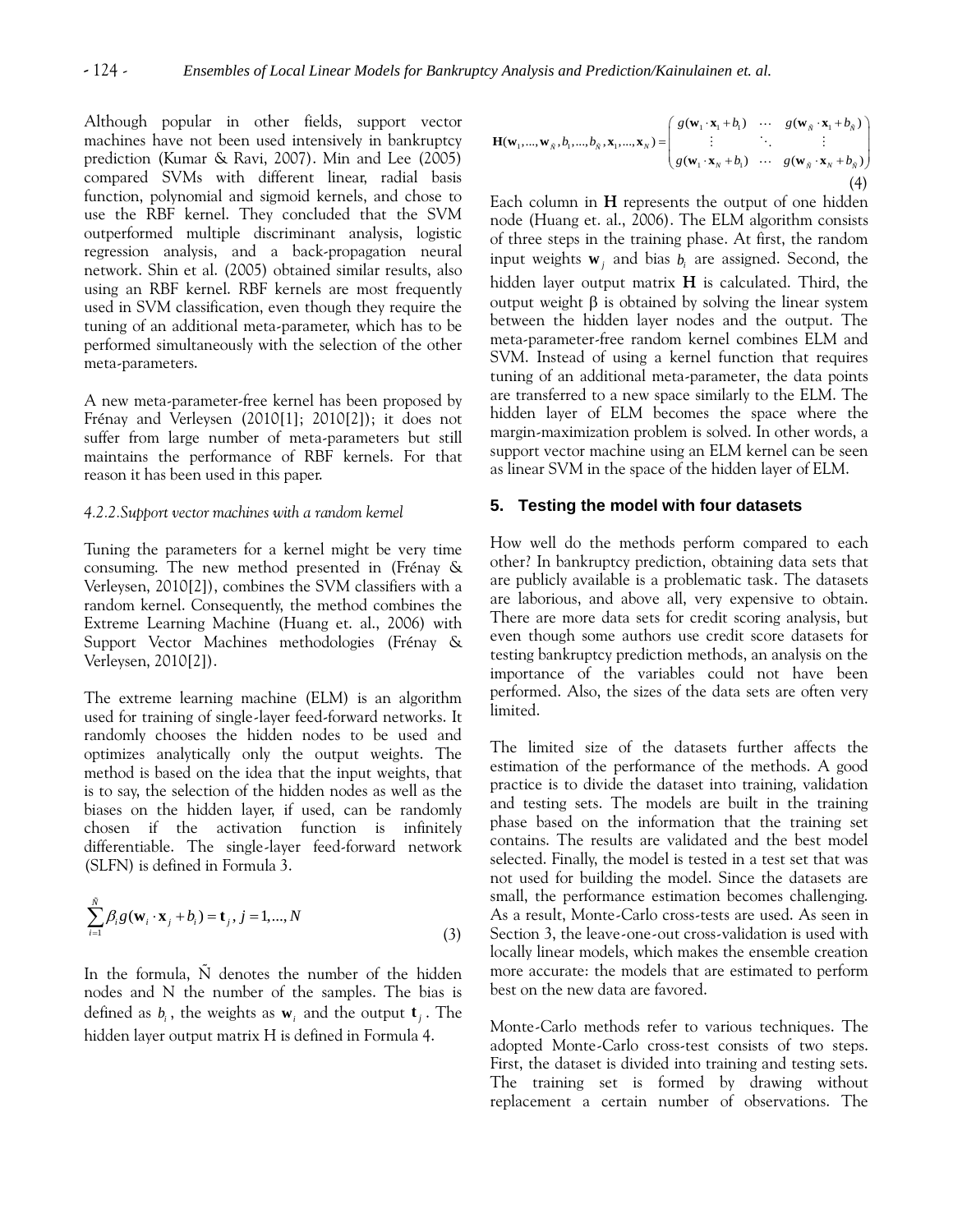testing set comprises the rest of the observations. However, the proportion of each class is maintained. Second, the model is trained with the training set and then tested with the testing set. These steps are repeated several times (Lendasse et. al., 2003). In this case, the training set contains 75% of the samples and the testing set the rest. These two steps are repeated 200 times due to time limitations. In one dataset, the same partition to training set and test set is used for all the methods, which makes the comparison fair.

The test results are presented in the next Section dataset by dataset. The authors would like to thank Dr. Atiya, Dr du Jardin and Dr. Pietruszkiewicz for their help in providing the four datasets.

#### *5.1.Atiya dataset*

The data set developed by Amir Atiya consists of 983 firms; 607 of them were solvent and 376 had defaulted, but the prediction for the defaulted firms was performed at two or three points in time before default. The observations in the defaulted group come from a time period of 1 month to 36 months before bankruptcy, the median time being 13 months (Atiya, 2001). In total, there were 63 variables. The data were standardized to 0 mean and variance 1 before performing the classification task. The variables of the Atiya dataset are presented in Tables 1 and 2. Since the Atiya dataset is unbalanced with regards to the number of healthy and bankrupt companies, a different measure for mean accuracy is used. That measure is defined in Equation 5.



**Figure 6.** Mean accuracies of Ensembles of Locally Linear models (E-LL in black solid line), Linear Discriminant Analysis (LDA in red dashed line) with same variable selection as with E-LL (marked as LDA var, drawn as magenta dashed line with dots), Extreme Learning Machine Support Vector Machines (ELM-SVM, blue dash-dot line), also with variable selection (ELM-SVM var, cyan dash-dot line with dots). Atiya dataset, Monte-Carlo cross-test repeated 200 times.

| True positive<br>True negative<br>Total positive<br><b>Total</b> negative |                                                       |     |  |
|---------------------------------------------------------------------------|-------------------------------------------------------|-----|--|
|                                                                           | $\overline{c}$                                        |     |  |
|                                                                           | Table 1. Variables used in the Atiya dataset, part 1. | (5) |  |
| X1                                                                        | cash/tot assets                                       |     |  |
| X2                                                                        | working capital/tot assets (TA)                       |     |  |
| X3                                                                        | working capital/curr assets                           |     |  |
| X4                                                                        | equity (EQ)/TA                                        |     |  |
| X5                                                                        | $1-(\text{long term debt/TA})$                        |     |  |
| X6                                                                        | rate of chg of cash flow per share (CFPS)             |     |  |
| X7                                                                        | rate of chg (ROC) of earnings per share (EPS)         |     |  |
| X8                                                                        | ROC(EPS from cont. operations)                        |     |  |
| X9                                                                        | ROC(gross operating income GOI)                       |     |  |
| X10                                                                       | ROC(net oper. Inc NOI)                                |     |  |
| X11                                                                       | ROC(sales)                                            |     |  |
| X12                                                                       | ROC(gross profit margin)                              |     |  |
| X13                                                                       | ROC(net profit margin)                                |     |  |
| X14                                                                       | a measure of share price chg                          |     |  |
| X15                                                                       | a measure of chg of gross oper mgn                    |     |  |
| X16                                                                       | one year chg in net profit mgn                        |     |  |
| X17                                                                       | ROC(TA)                                               |     |  |
| X18                                                                       | one year chg in EQ                                    |     |  |
| X19                                                                       | other ROC(CFPS) (other measure of chg)                |     |  |
| X20                                                                       | other ROC(EPS)                                        |     |  |
| X21                                                                       | other ROC(EPS cont oper)                              |     |  |
| X22                                                                       | other ROC(GOI)                                        |     |  |
| X23                                                                       | other ROC(NOI)                                        |     |  |
| X24                                                                       | other ROC(sales)                                      |     |  |
| X25                                                                       | gross profit mgn                                      |     |  |
| X26                                                                       | net profit mgn                                        |     |  |
| X27                                                                       | a measure of dividend incr/decr                       |     |  |
| X28                                                                       | cash flow $(CF)/TA$                                   |     |  |
| X29                                                                       | earnings/TA                                           |     |  |
| X30                                                                       | earnings cont oper/TA                                 |     |  |
| X31                                                                       | GOI/TA                                                |     |  |
| X32                                                                       | NOI/TA                                                |     |  |
| X33                                                                       | sales/TA                                              |     |  |
| X34                                                                       | PE ratio                                              |     |  |
| X35                                                                       | P/CF ratio                                            |     |  |
| X36                                                                       | price sales ratio                                     |     |  |
| X37                                                                       | price book value ratio                                |     |  |
| X38                                                                       | return on assets ROA                                  |     |  |
| X39                                                                       | return on equity                                      |     |  |
| X40                                                                       | current ratio                                         |     |  |

Note: ROC=rate of change (usually over 4 year period), CFPS=cashflow per share, EPS=earning per share, GOI=gross operating income (i.e. before taxes, interest and other deductions), profit mgn=profit margin, TA=total assets, gross profit mgn=profit margin as related to GOI, EQ=shareholders equity (also called book value), NOI=net operating income (after taxes, etc), P/CF=price cash-flow ratio, PE = price earnings ratio.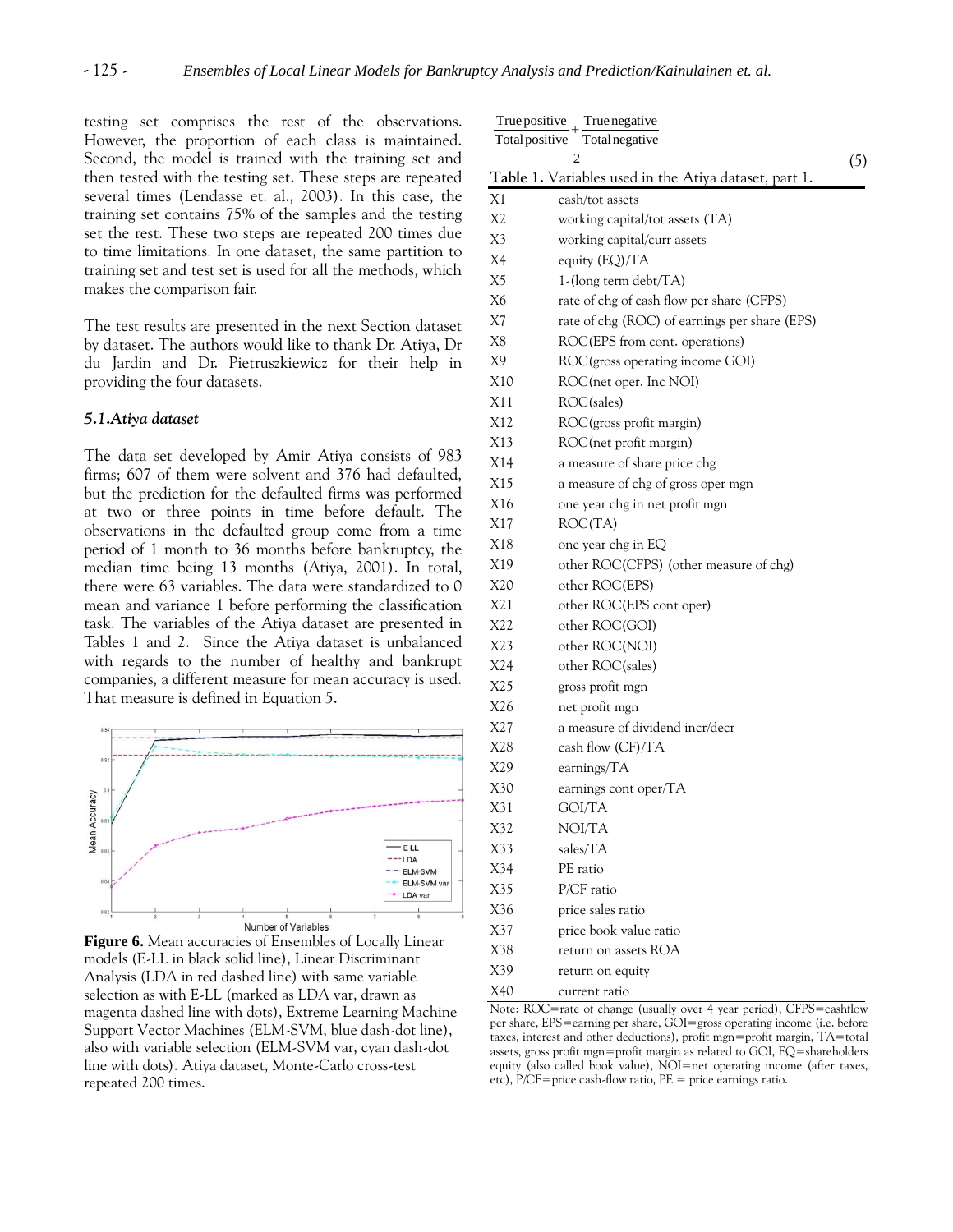| X41 | Quick ratio                                                      |
|-----|------------------------------------------------------------------|
| X42 | market capitalization/(long term debt LTD)                       |
| X43 | relative strength indicator                                      |
| X44 | gross profit mgn                                                 |
| X45 | net profit mgn                                                   |
| X46 | one-year rel chg of CF                                           |
| X47 | one-year rel chg of GOI                                          |
| X48 | one-year rel chg og NOI                                          |
| X49 | 4 yr ROC(CF)                                                     |
| X50 | 4 yr ROC(GOI)                                                    |
| X51 | 4 yr ROC(NOI)                                                    |
| X52 | $3 \text{ yr } \text{ROC}(\text{CF})$                            |
| X53 | 3 yr ROC(GOI)                                                    |
| X54 | 3 yr ROC(NOI)                                                    |
| X55 | TA                                                               |
| X56 | sector default prob                                              |
| X57 | one year ROC(price)                                              |
| X58 | 4 yr ROC(price)                                                  |
| X59 | 3 yr ROC(price)                                                  |
| X60 | price                                                            |
| X61 | a measure of ROC(price)                                          |
| X62 | volatility                                                       |
| X63 | $3 \text{ yr } \text{ROC}(EQ)$                                   |
|     | Note: $ROC = rate of change (usually over 4 year period) CEPS =$ |

**Table 2.** Variables used in the Atiya dataset, part 1.

rate of change (usually over 4 year period), CFPS=cashflow per share, EPS=earning per share, GOI=gross operating income (i.e. before taxes, interest and other deductions), profit mgn=profit margin, TA=total assets, gross profit mgn=profit margin as related to GOI, EQ=shareholders equity (also called book value), NOI=net operating income (after taxes, etc), P/CF=price cashflow ratio.

Percentage of each variable selected when 1 variable considered



**Figure 7.** Percentage of the first variable chosen; Atiya dataset

Figure 7 displays the percentage of each variable to be chosen first, and it can be seen that variables 34 and 35 gain the largest importance in predicting the bankruptcy.



**Figure 8.** Weight added to each variable. The weight was calculated as a sum of additional test accuracy that the variable brought and scaled to the largest weight; Atiya data.



**Figure 9.** Scatter plot of first and second variable chosen, first variable is on x-axis and second variable on y-axis. The dots and their size represent the number of variable pairs found when two variables were selected. Atiya data set

This can also be noted from Figure 8, which displays a weight for each variable. The weight was calculated as a sum of additional test accuracies that the variable contributed, scaled to the largest weight. The bigger the weight, the more the variable increased the overall accuracy when added.

Looking at the two first variables, Figure 9 plots the pairs that occur the most often. It can be noted that the pairs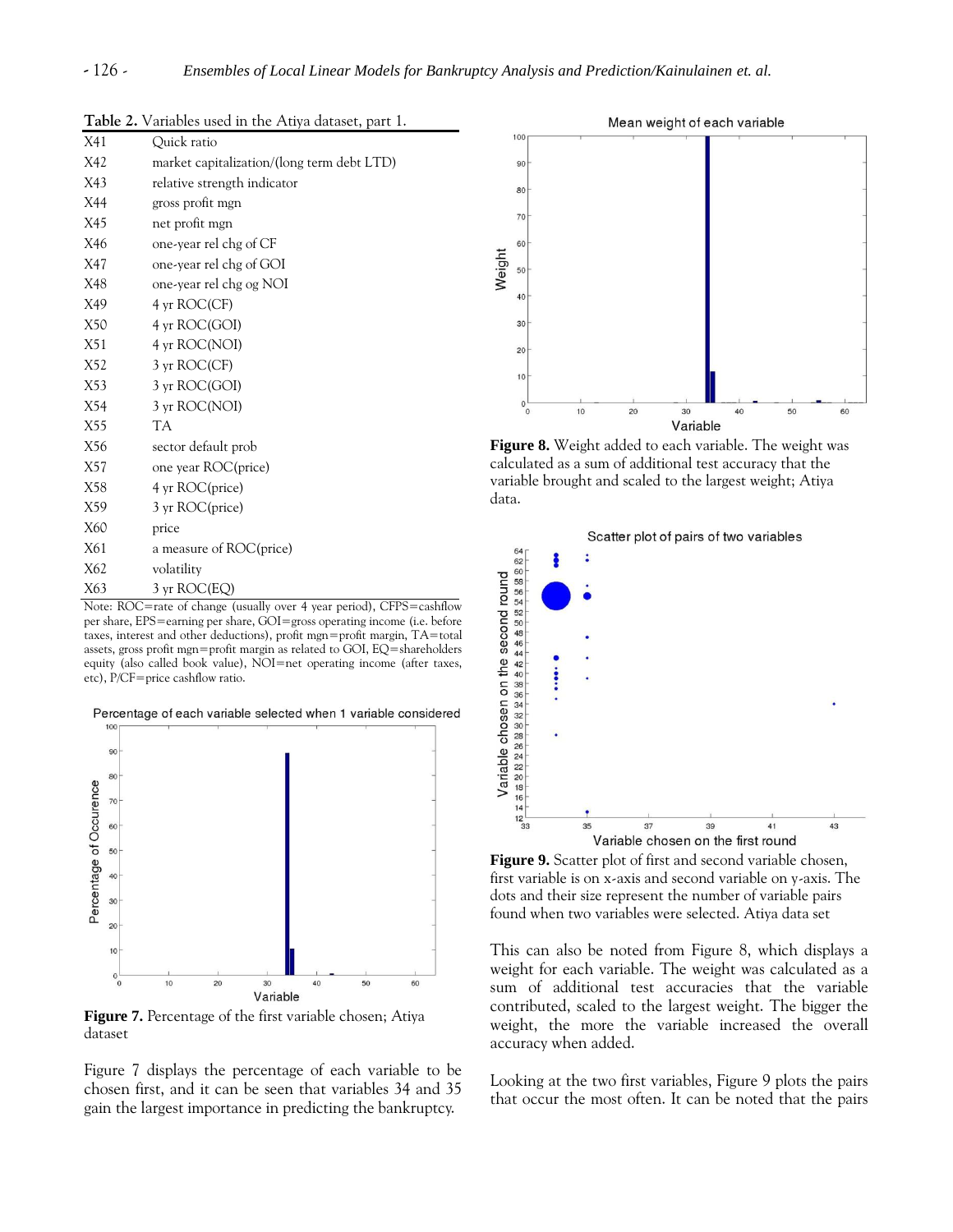34 and 55, and 35 and 55 are the most important. These variables also explain the very good performance of E-LL: the values of bankrupt and healthy companies are grouped. The problem is very non-linear, but an easy classification problem. The E-LL is able to find such variables and thus performs well.

#### *5.2.Philippe du Jardin datasets*

The second and third data sets are somewhat similar. They were both used in the thesis by Philippe du Jardin. The 2002 dataset comprises companies that have accounting data from the year 2002 and net equity data from the year 2001. The bankruptcy decisions, or more accurately, decisions of reorganization or liquidation, are from the year 2003. The 2003 dataset was constructed similarly. In both datasets, the proportion of healthy and bankrupt companies is 50:50. In total, there were 500 and 520 observations respectively. The companies are all from the trade sector and they have a similar structure, from the juridical and assets points of view. In addition, healthy companies were still running in 2005, and had activities at least during four years. The ages of the companies were also considered, in order to obtain a good partition of companies of different ages (Jardin, 2007). Both datasets have 41 variables. The labels of the variables are presented in Table 3. Outliers were placed at the theoretical limits of the variables in question.

The mean test accuracies obtained from the Monte-Carlo Cross-test are presented in Figures 10 and 11. The 2002 dataset was notably easier to fit: the mean accuracies for all the methods are higher than in 2003. This can be due to the environment when the information was collected. For example, global economic phenomena are not modeled in this paper, but their effects show on individual companies. There might also be unpredictable causes for bankruptcy, such as the events of September 11th 2001 that might show in the du Jardin 2003 data. The standard deviation in du Jardin 2002 is around 0.02 for all the methods except LDA with variable selection, which is close to 0.04. In du Jardin 2003, the standard deviation is around 0.03, except again for LDA with variable selection, which has standard deviation close to 0.04.

The E-LL achieves a similar performance to that of the comparison methods, which is a good start. However, the interpretability of the variables is one goal of this paper. Figures 12 and 13 present the percentage of occurrence of each variable when the first chosen variable is considered.

We note that variables 16, 17, and 18 are chosen more often than other variables. Some of the variables are not chosen at all.

|  | Table 3. Variables used in the du Jardin datasets. |  |  |  |  |
|--|----------------------------------------------------|--|--|--|--|
|--|----------------------------------------------------|--|--|--|--|

| X1  | Profit before Tax/Shareholders' Funds       |
|-----|---------------------------------------------|
| X2  | Net Income/Shareholders' Funds              |
| X3  | <b>EBITDA/Total Assets</b>                  |
| X4  | <b>EBITDA/Permanent Assets</b>              |
| X5  | <b>EBIT/Total Assets</b>                    |
| X6  | Net Income/Total Assets                     |
| X7  | Value Added/Total Sales                     |
| X8  | Total Sales/Shareholders' Funds             |
| X9  | EBIT/Total Sales                            |
| X10 | Total Sales/Total Assets                    |
| X11 | Gross Trading Prot/Total Sales             |
| X12 | Operating Cash Flow/Total Assets            |
| X13 | Operating Cash Flow/Total Sales             |
| X14 | Financial Expenses/Total Sales              |
| X15 | Labor Expenses/Total Sales                  |
| X16 | Shareholders' Funds/Total Assets            |
| X17 | Total Debt/Shareholders' Funds              |
| X18 | Total Debt/Total Assets                     |
| X19 | Net Operating Working Capital/Total Assets  |
| X20 | Long Term Debt/Total Assets                 |
| X21 | Long Term Debt/Shareholders' Funds          |
| X22 | (Cash + Marketable Securities)/Total Assets |
| X23 | Cash/Total Assets                           |
| X24 | (Cash + Marketable Securiti es)/Total Sales |
| X25 | Quick Ratio                                 |
| X26 | Cash/Current Liabilities                    |
| X27 | Current Assets/Current Liabilities          |
| X28 | Quick Assets/Total Assets                   |
| X29 | Current Liabilities/Total Assets            |
| X30 | Quick Assets/Total Assets                   |
| X31 | EBITDA/Total Sales                          |
| X32 | Financial Debt/Cash Flow                    |
| X33 | Cash/Total Debt                             |
| X34 | Cash/Total Sales                            |
| X35 | Inventory/Total Sales                       |
| X36 | Net Operating Working Capital/Total Sales   |
| X37 | Accounts Receivable/Total Sales             |
| X38 | Accounts Payable/Total Sales                |
| X39 | Current Assets/Total Sales                  |
| X40 | Change in Equity Position                   |
| X41 | Change in Other Debts                       |

Note: EBITDA = Earnings Before Interest, Taxes, Depreciation and Amortization

However, if a similar analysis is performed for a larger number of selected variables, such differences are not visible, mainly due to the reason that when a variable has been chosen in previous rounds, it cannot be chosen again. Also, as it can be seen on Figures 10 and 11, the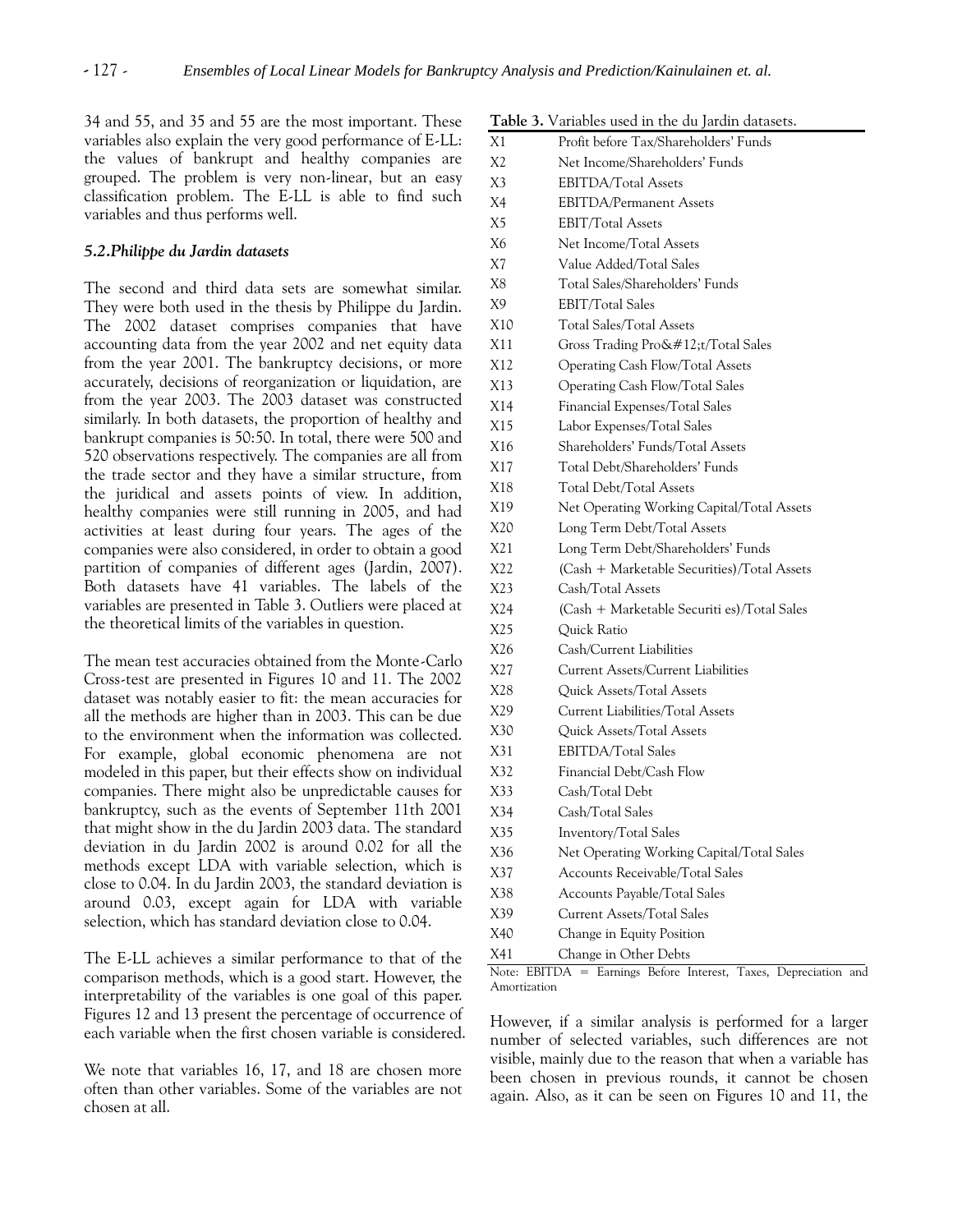test accuracy does not improve much when more variables are added. Thus the importance of variables chosen later is presented in Figures 14, and 15, created by summing the additional accuracies that each variable brings to the test accuracy, and scaling them to the largest sum. Consequently, the variable bringing the highest accuracy has 100 percent weight.



**Figure 10.** Mean accuracies of Ensembles of Locally Linear models (E-LL in black solid line), Linear Discriminant Analysis (LDA in red dashed line) with same variable selection than with E-LL (marked as LDA var, drawn as magenta dashed line with dots), Extreme Learning Machine Support Vector Machines (ELM-SVM, blue dash-dot line), also with variable selection (ELM-SVM var, cyan dash-dot line with dots). Du Jardin 2002 dataset, Monte-Carlo crosstest repeated 200 times



**Figure 11.** Mean accuracies of Ensembles of Locally Linear models (E-LL in black solid line), Linear Discriminant Analysis (LDA in red dashed line) with same variable selection than with E-LL (marked as LDA var, drawn as magenta dashed line with dots), Extreme Learning Machine Support Vector Machines (ELM-SVM, blue dash-dot line), also with variable selection (ELM-SVM var, cyan dash-dot line with dots). Du Jardin 2003 dataset, Monte-Carlo crosstest repeated 200 times



**Figure 12.** Percentage of the first variable chosen, du Jardin 2002

Percentage of each variable selected when 1 variable considered



**Figure 13.** Percentage of the first variable chosen, du Jardin 2003

Figures 14 and 15 reveal that variables 16, 17 and 18 are important again. Also variables 1 to 6 have some importance in both of the datasets. The 2003 dataset also has other variables occurring, the most important being 8 and 27. However, this is not sufficient. Figures 16 and 17 represent the co- occurrence of the two first variables. The x-axis has the variable that was chosen the first. The y-axis has the variable selected the second. The bigger the dot, the more often the pair occurred. From these Figures it can be noted that in 2002, variables 16, 17 occurred with variables 1 to 3 and 6, and variable 18 with variable 1. In 2003, the situation is more diverse. Variable 17 occurs with variables 2, 3, 5, 9, 26, 31 and 34. Also, variable 16 occurred with variable 31.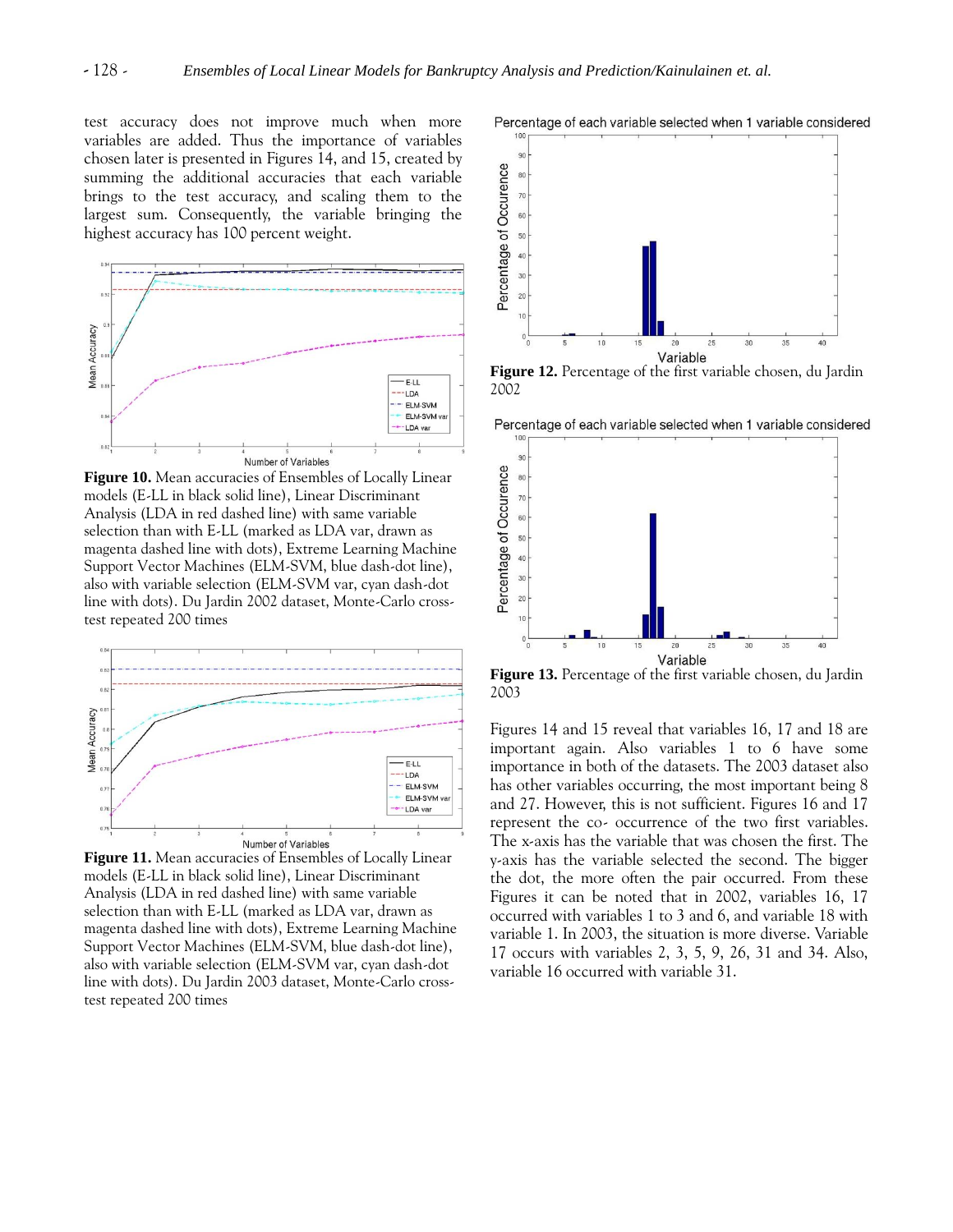

**Figure 14.** Weight added to each variable. The weight was calculated as a sum of additional test accuracies that the variable brought and scaled to the largest accuracy, du Jardin 2002 data



**Figure 15.** Weight added to each variable. The weight was calculated as a sum of additional test accuracies that the variable brought and scaled to the largest accuracy, du Jardin 2003 data

#### *5.3 Pietruszkiewicz dataset*

Pietruszkiewicz has developed a data set of 240 cases of which 112 are bankrupt and 128 healthy. In total there are 120 companies; the data come from two years in a row. Bankruptcies occurred from two up to five years after the observations (Pietruszkiewicz, 2004, 2008).



**Figure 16.** Scatter plot of first and second variables chosen, first variable is on x-axis and second variable on y-axis. The dots and their size represent the number of times a variable pair was selected. Du Jardin 2002 data



**Figure 17.** Scatter plot of first and second variable chosen, first variable is on x-axis and second variable on y-axis. The dots and their size represent the number of times a variable pair was selected. Du Jardin 2003 data

The 30 variables consist of ratios of different financial variables. However, variables 8 and 16 (sales/receivables) as well as 17 and 20 (sales/total assets), were exactly the same. The duplicates, 16 and 20, were removed. The remaining variables with their new labels are presented in Table 4.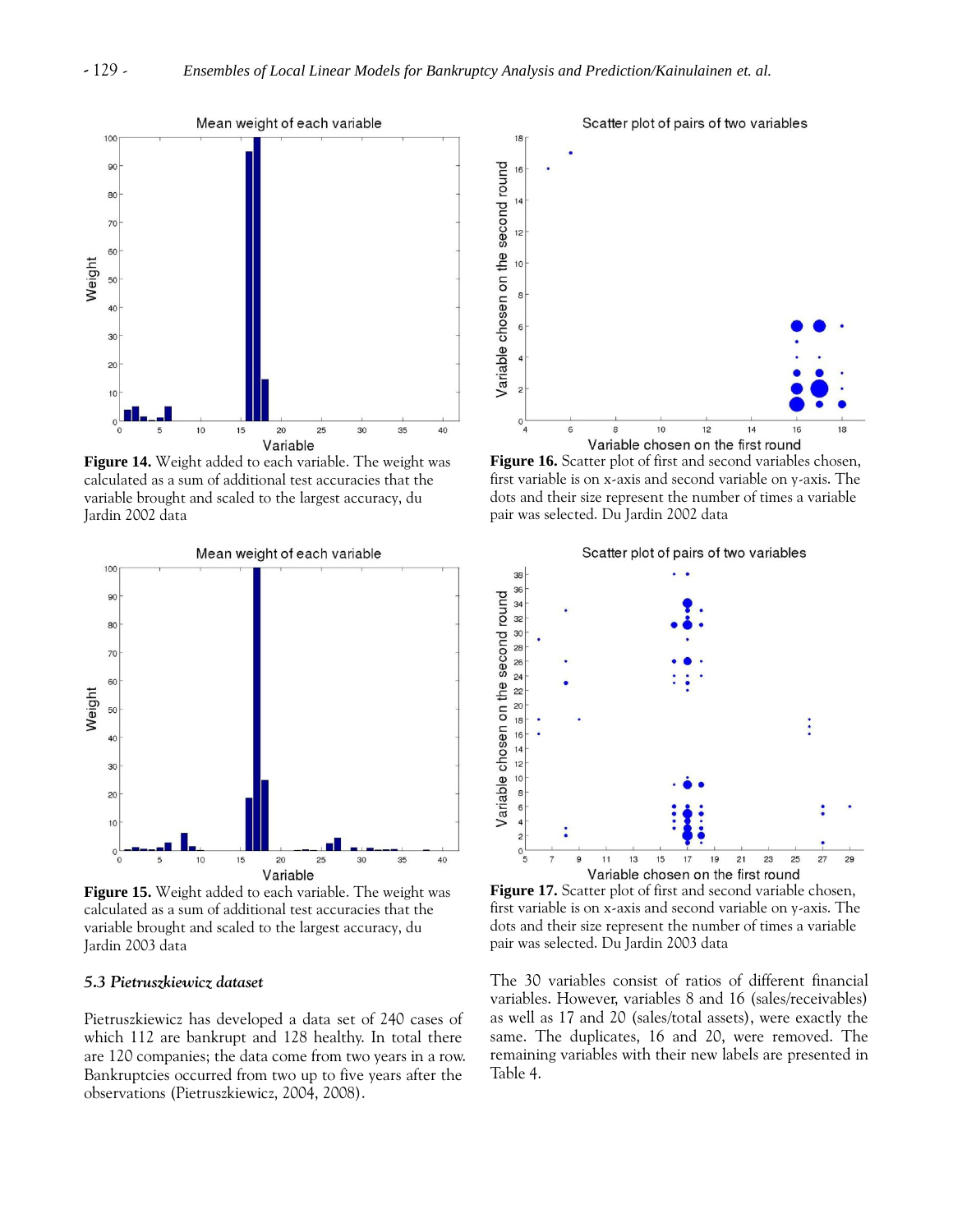| X1              | cash/current liabilities                                |
|-----------------|---------------------------------------------------------|
| X <sub>2</sub>  | cash/total assets                                       |
| X3              | current assets/current liabilities                      |
| X4              | current assets/total assets                             |
| X <sub>5</sub>  | working capital/total assets                            |
| X6              | working capital/sales                                   |
| X7              | sales/inventory                                         |
| X8              | sales/receivables                                       |
| X9              | net profit/total assets                                 |
| X10             | net profit/current assets                               |
| X11             | net profit/sales                                        |
| X12             | gross profit/sales                                      |
| X13             | net profit/liabilities                                  |
| X14             | net profit/equity                                       |
| X15             | net profit/(equity + long term liabilities)             |
| X <sub>16</sub> | sales/total assets                                      |
| X17             | sales/current assets                                    |
| X18             | (365*receivables)/sales                                 |
| X19             | liabilities/total income                                |
| X20             | current liabilities/total income                        |
| X21             | receivables/liabilities                                 |
| X22             | net profit/sales                                        |
| X23             | liabilities/total assets                                |
| X24             | liabilities/equity                                      |
| X25             | long term liabilities/equity                            |
| X26             | current liabilities/equity                              |
| X27             | EBIT (Earnings Before Interests and Taxes)/total assets |
| X28             | current assets/sales                                    |

**Table 4.** Variables used in the Pietruszkiewicz dataset

The Pietruszkiewicz and du Jardin datasets are fairly similar in terms of variables. Both of them use financial ratios. The ratios are not exactly the same in all the cases, but very similar.

Figure 18 presents the mean accuracies obtained with the Pietruszkiewicz dataset. The standard deviation is around 0.06 except for ELM-SVM and LDA, for which it is 0.05. Consequently, the results are comparable to each other. E- LL achieves a similar performance than that of all the other methods except ELM-SVM with only three variables. ELM-SVM obtains a better test accuracy than E-LL, but it also uses the information from the whole dataset. When tried with less variables, its performance is not as good.

Figure 19 represents the percentage of the time that each variable was chosen as the first one. Variables 9, 10, 11, 15 and 22 obtain the most important percentages. When the added accuracy is considered in Figure 20, again the same variables seem to be the most important. That is due to the fact that even with one variable, the E-LL achieves a test accuracy of 70%. When pairs of the variables are considered, as seen in Figure 21, it can be noted that variables 9, 10 and 11 are combined with variable 17, and variable 9 with 1 and 28 and variable 11 with 28.



**Figure 18.** Mean accuracies of Ensembles of Locally Linear models (E-LL in black solid line), Linear Discriminant Analysis (LDA in red dashed line) with same variable selection than with E-LL (marked as LDA var, drawn as magenta dashed line with dots), Extreme Learning Machine Support Vector Machines (ELM-SVM, blue dash-dot line), also with variable selection (ELM-SVM var, cyan dash-dot line with dots). Pietruszkiewicz dataset, Monte-Carlo crosstest repeated 200 times.

Percentage of each variable selected when 1 variable considered



**Figure 19.** Percentage of the first variable chosen, Pietruszkiewicz data.

## **6. Financial Discussion**

It can be observed that E-LL does not clearly outperform the comparison methods in the du Jardin datasets and in the Pietruszkiewicz dataset, but it does not do worse either. In the Atiya dataset it outperforms all the other methods. Also, ELM-SVM and LDA use information from the whole dataset, meaning all the variables, while E-LL in these methods uses only 1 to 9 or 12 variables. Thus, with less information, similar results can be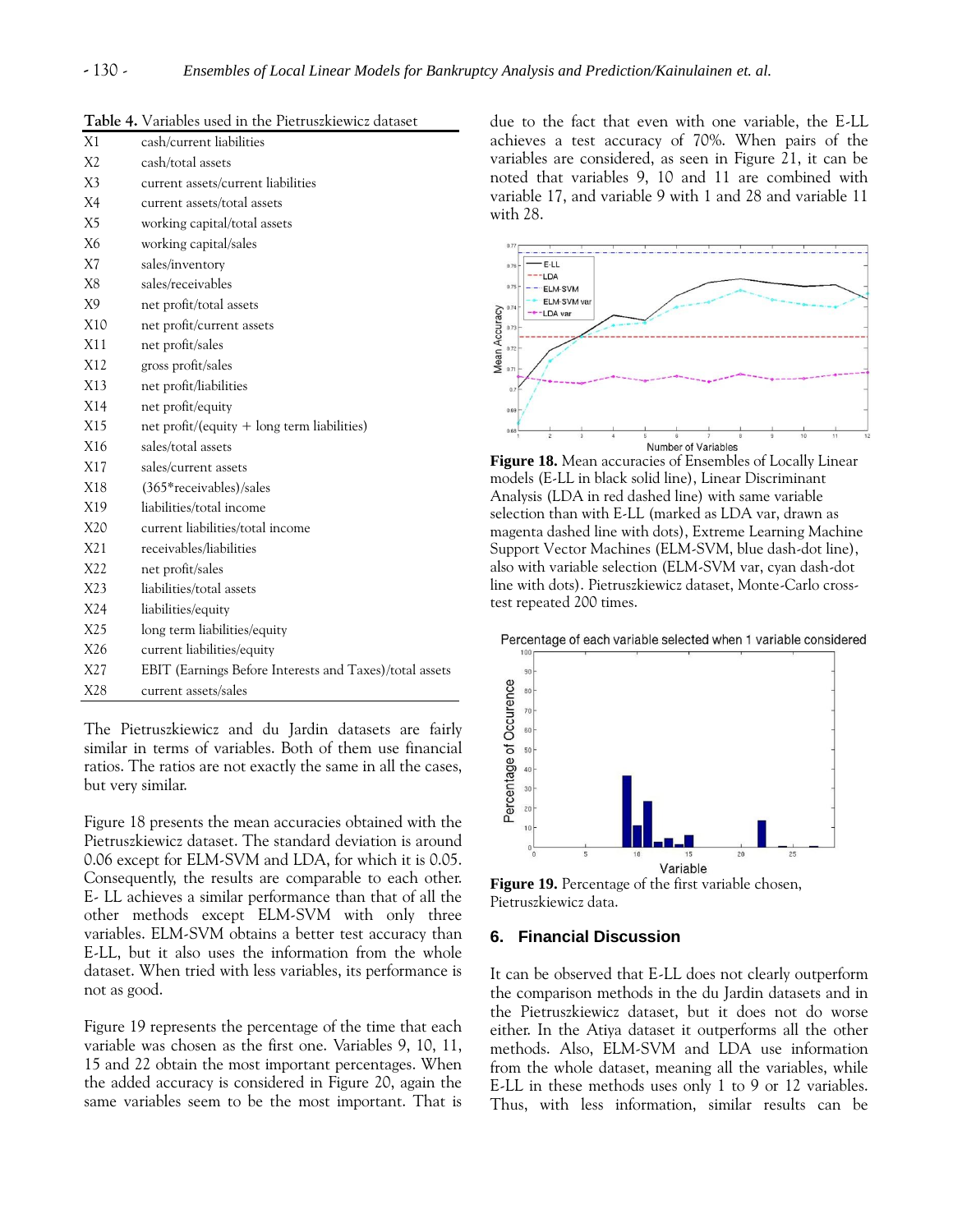obtained, which opens possibilities for interpreting the results.



**Figure 20.** Weight added to each variable. The weight was calculated as a sum of additional test accuracy that the variable brought and scaled to the largest accuracy, Pietruszkiewicz data.

Scatter plot of pairs of two variables



**Figure 21.** Scatter plot of first and second variable chosen, first variable is on x- axis and second variable on y-axis. The dots and their size represent the number of variable pairs found when two variables were selected. Pietruszkiewicz data.

In the Atiya dataset (see Tables 1 and 2), variables 34 (PE ratio) and 35 (price cash-flow ratio) were the most important when considered alone. Especially variable 34 was often combined with variable 55 (total assets). In both du Jardin datasets (see Table 3), variables 16 (Shareholders' funds/Total Assets), 17 (Total Debt/Shareholders' Funds) and 18 (Total Debt/Total Assets) were important. In the 2002 dataset they were often combined with variables 1 (Profit before tax/Shareholders' funds), 2 (Net Income/Shareholders' Funds) and 6 (Net Income/Total Assets), but in 2003 the results were more diverse, adding importance also to variables 5 (EBIT/Total Assets), 9 (EBIT/Total Sales), 26 (Cash/Current Liabilities), 31 (EBITDA/Total Sales) and 34 (Cash/Total Sales). In the Pietruszkiewicz dataset (see Table 4, variables 9 (net profit/total assets), 10 (net profit/current assets), 11 (net profit/sales), 15 (net profit/(equity  $+$  long term liabilities)) and 22 (current assets/sales) seem to be the most important ones. Variables 9, 10, and 11 were often combined with variable 17 (sales/current assets), but also with variable 28 (current assets/sales).

The different results highlight several relationships. Starting from the Atiya dataset, it can be observed that the main indicator for predicting bankruptcy is the cash flow (variables 34 and 35). Indeed, the main (and first) difficulties met by the firm come from the problem of cash and liquidity. To face this problem, a firm tries to engage some measures called in the financial literature 'restructuring measures'. If they fail, the liquidity ratios deteriorate. That can be seen in the Pietruszkiewicz dataset in particular with variable 22. Consequently, the 'activity cost' (through the policy of trade receivable and accounts payable) increases and a decrease in profitability can be observed, especially through variables 10 and 11.

At the end, the drop in profitability leads to a decrease in financial structure as can be seen in the results of du Jardin dataset, especially through variables 16, 17 and 18. Of course, the relationship between profitability and financial structure is highlighted by the combination between, on the one hand, variables 1, 2 and 6 and, on the other hand, variables 16, 17 and 18.

In fact, the different results highlight all the stages in a bankruptcy. First is the cash problem (Atiya), second is the problem of profitability (Pietruszkiewicz) and the last stage (just before bankruptcy) is the impact of profitability on the financial structure (du Jardin). The Atiya and Pietruszkiewicz datasets have financial data from earlier stages than du Jardin datasets, which has data only from the previous year before bankruptcy.

## **7. Conclusions**

The results obtained from tests on four datasets show that the performance of Ensembles of Locally Linear models is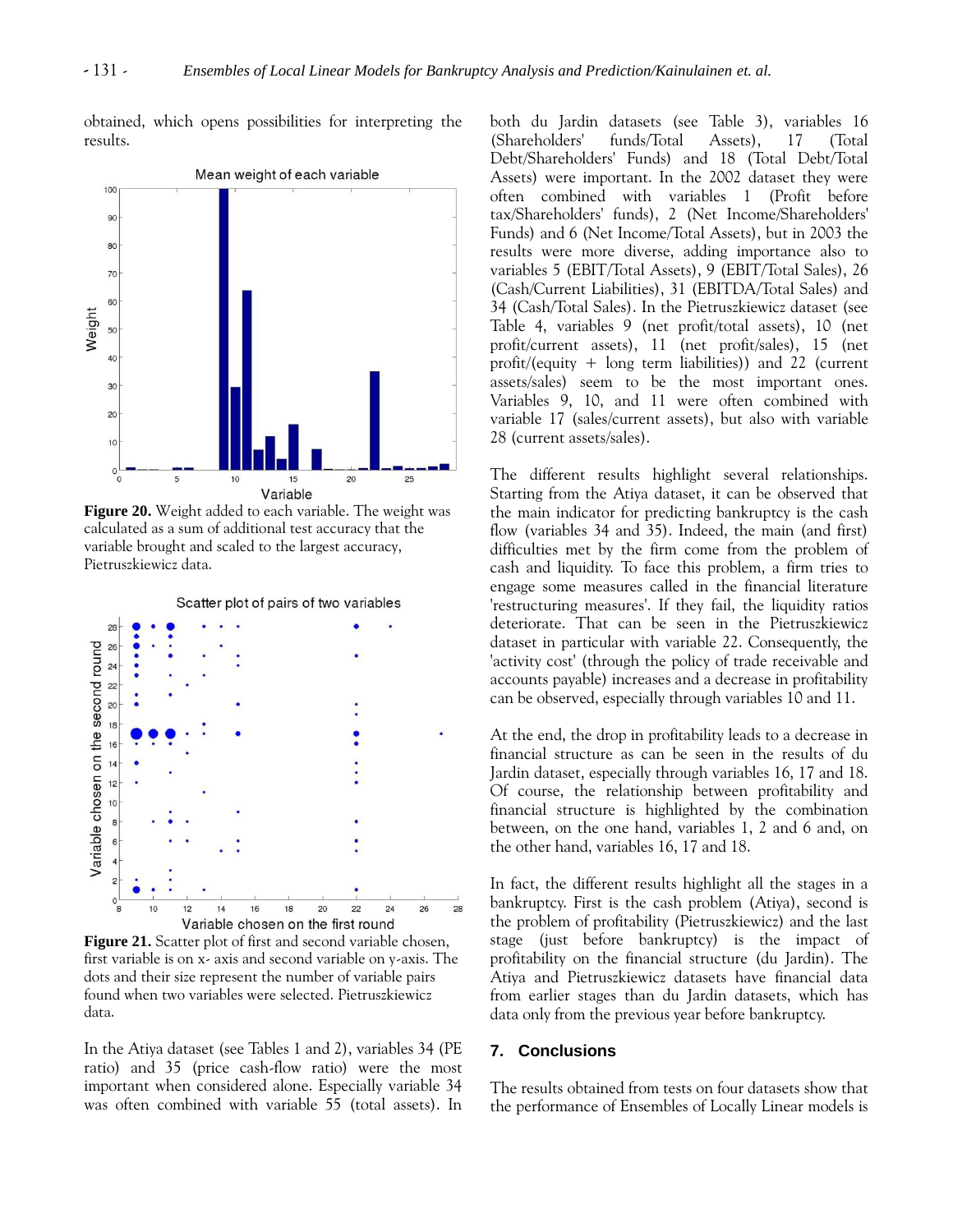comparable to that of the other methods tested, ELM-SVM and LDA, especially regarding accuracy. The main advantage of E-LL is that the variable selection embedded into the method provides a good interpretability of the results. From a financial point of view, the variables selected by the E-LL are relevant. The problem of cash, leading to a problem of profitability and later resulting in the impact of profitability on the financial structure can be observed from the datasets. Different datasets highlight different variables, which might also be due to the fact that the data are not collected from equally long periods before bankruptcy. The datasets with data close to the bankruptcy highlight variables describing the final stage before bankruptcy. Being able to extract important variables also opens visualization possibilities.

Further work is needed both in applications to both finance and ensemble methodology. First, the interpretation of variables should be further discussed. Could some of the variables be left out at the beginning of the analysis? That would save efforts and money in data collection, and lead to better profits in reality. Also, could the E-LL methodology be applied to other fields? Second, ensemble creation techniques are numerous. Would the results change if a different merging method was used? Research on ensembles of locally linear models in bankruptcy prediction could be continued for example by following these paths.

## **References**

- Altman, E.I. 1968. Financial ratios, discriminant analysis and the pre- diction of corporate bankruptcy. *The Journal of Finance,* 23(4):589–609.
- Atiya, A.F. 2001. Bankruptcy prediction for credit risk using neural net- works: A survey and new results. *Neural Networks, IEEE Transactions on,* 12(4):929–935.
- Beaver, W.H. 1966. Financial ratios as predictors of failure. *Journal of Accounting Research,* 4(3):71–111.
- Bontempi, G. Bersini, H. & Birattari, M. 2001. The local paradigm for modeling and control: from neuro-fuzzy to lazy learning. *Fuzzy Sets and Systems,* 121(1):59–72.
- Bontempi, G. Birattari, M. & Bersini, H.1998[1]. Local learning for data analysis. In F. Verdenius and W. van den Broek, editors, Proceedings of the 8th Belgian-Dutch Conference on Machine Learning, Benelearn'98:62–68.
- Bontempi, G. Birattari, M. & Bersini, H. 1998[2]. Machine Learning: ECML-98, volume 1398 of Lecture Notes in Computer Science, chapter Recursive lazy learning for modeling and control:292–303.
- Boser, B.E. Guyon, I.M. & Vapnik, V.N. 1992. A training algorithm for optimal margin classifiers. In COLT'92: Proceedings of the fifth annual workshop on Computational learning theory:144–152.
- Bottou, L. & Vapnik, V. 1992. Local learning algorithms. *Neural Computation,* 4(6):888–900.
- Breiman, L. 1996. Bagging predictors. *Machine Learning,* 24(2):123–140.
- Brown, G. Wyatt, J. Harris, R. & Yao, X. 2005. Diversity creation methods: a survey and categorisation. *Information Fusion,* 6(1):5-20.
- Burges, C.J.C. 1998. A tutorial on support vector machines for pat- tern recognition. *Data Mining and Knowledge Discovery,* 2(2):121–167.
- Cover, T. & Hart, P. 1967. Nearest neighbor pattern classification. *Information Theory, IEEE Transactions on,* 13(1):21-27.
- Cristianini, N. & Shawe-Taylor, J. 2000. An Introduction to Support Vector Machines and Other Kernel-Based Learning Methods. Cambridge University Press.
- Fisher, R.A. 1936. The use of multiple measurements in taxonomic problems. *Annals of Eugenics,* 7(2):179–188.
- Frénay, B. & Verleysen, M. 2010[1]. Parameter-free kernel in extreme learning for non-linear support vector regression. To appear in Neurocomputing Special Issue: Advances in ELM.